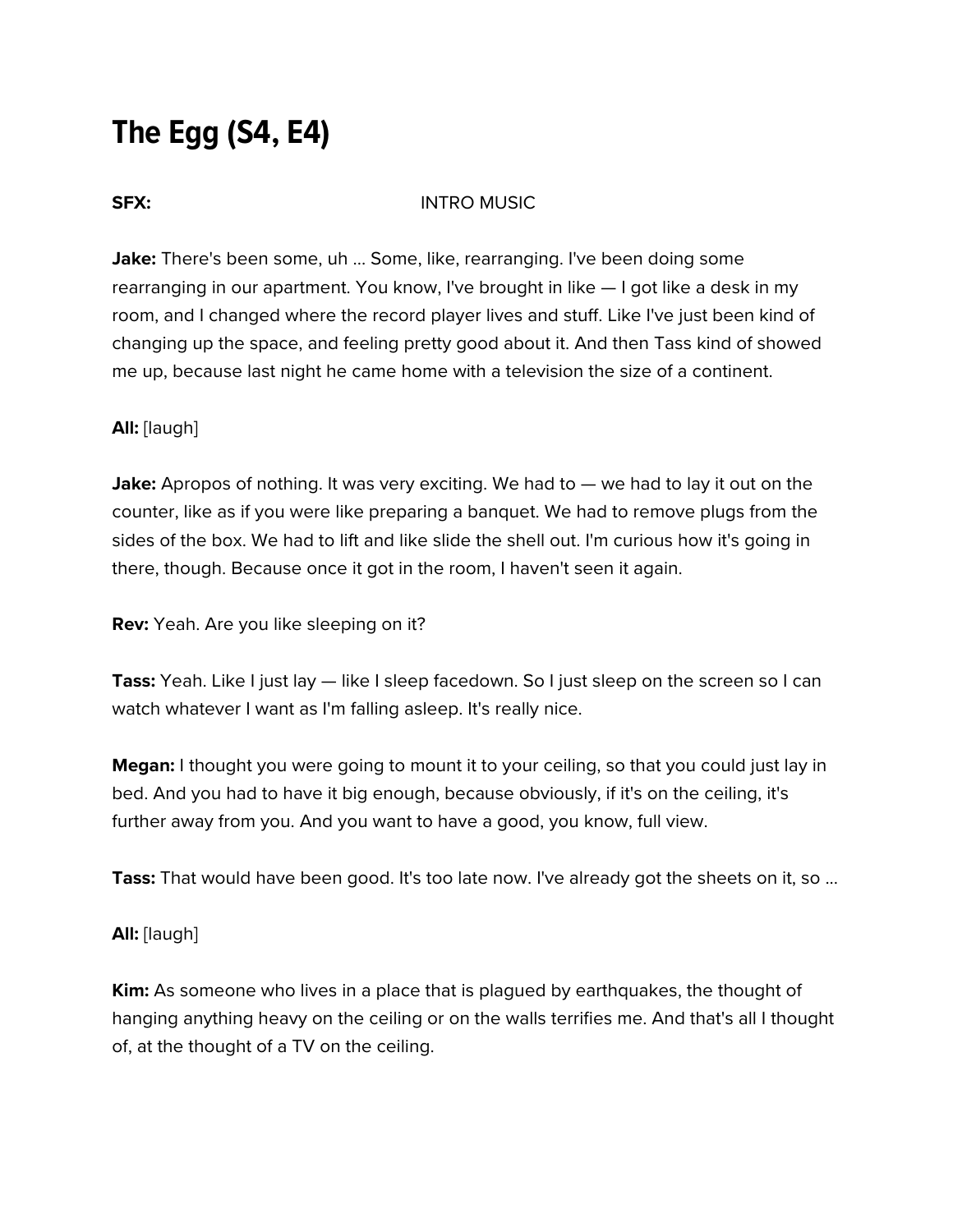Jake: This television is literally bigger than Kim. I just realized that. You now own a television that is taller — that is longer than Kim is tall.

**Tass:** Well diagonally, technically.

**Kim:** How big is it?

**Jake:** Sixty five inches.

**Kim:** Yes, that is indeed taller than me.

Jake: That's wild. Kim could like use your television as a mattress, comfortably

**Megan:** Well, "comfortably."

**Rev:** And will in a couple weeks, when she's back.

**All:** [laugh]

**Megan:** I like the implication that it's like as long as your feet aren't hanging off the edge, you're comfortable. [laughs]

**Jake:** Yeah. You get the warmth coming up from the screen.

**Tass:** Yeah.

Jake: It's like laying on a hot rock as a lizard.

**Megan:** OK, never mind. This sounds amazing. I'm in.

Jake: You can put a picture of a rock on there.

**Megan:** You could put a picture of a lizard!

**Kim:** Ordinarily, when I'm in Indianapolis, Megan pulls out one of her drawers for me and I sleep in that, like Thumbelina. So this will be nice.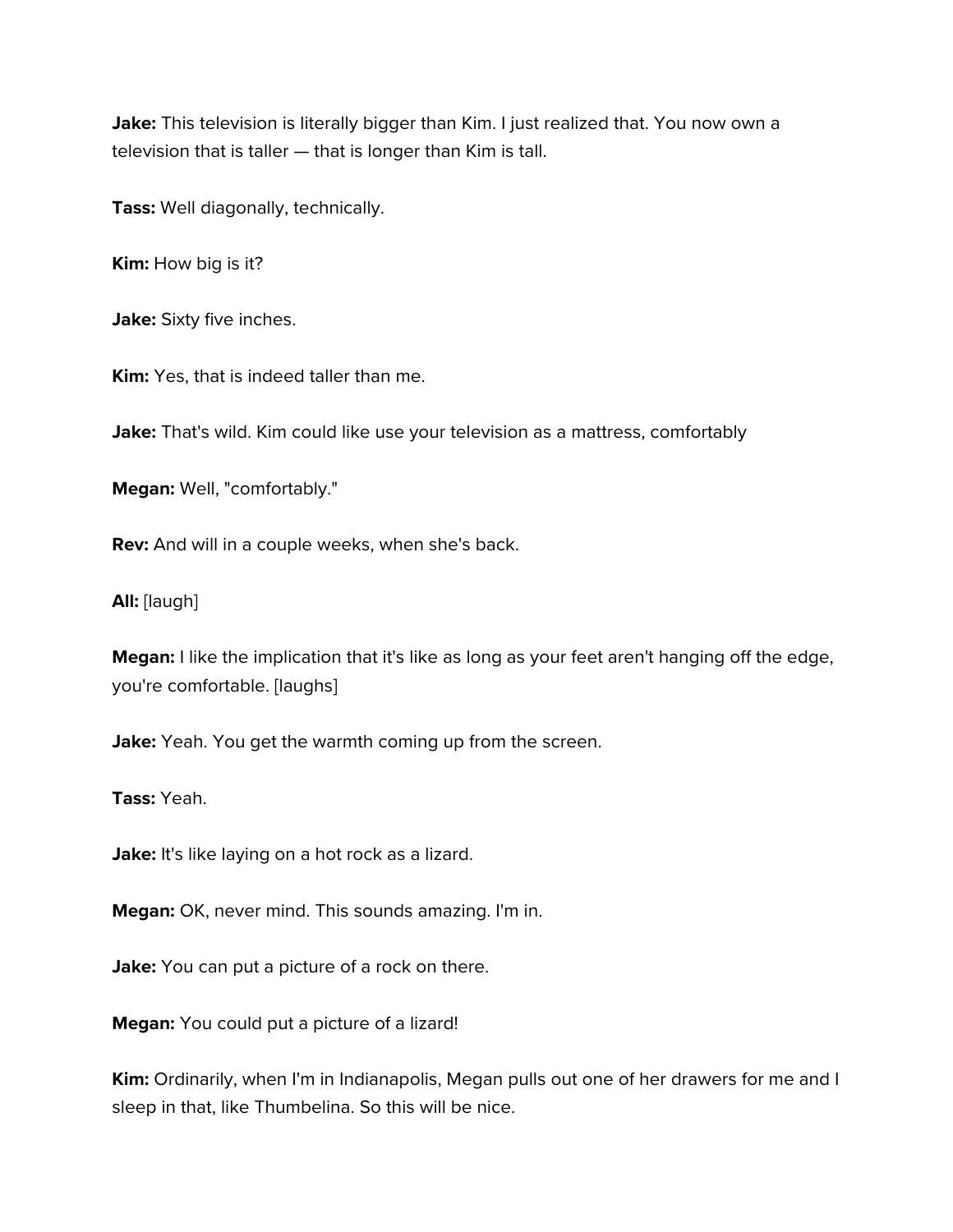**Jake:** There's a small hole in the baseboard, and I just Borrowers my way in there.

## **Kim:** [laughs]

**Rev:** So next Monday, we are in between Omniverse stories, and we will be there myself and Kim and Tass are gonna play some Dead by Daylight, if you would like to join us, get chased around by some killers over at Twitch.tv/TheCritshow. And then the following Monday, we will be back with the next game in the Omniverse series, which is Afterlife: Wandering Souls. And we've got some special guest players for that, which we'll be announcing if not by the time you hear this, then possibly like today or tomorrow. So keep an eye out for that.

Also, and I always tell myself I'm gonna do this and then I forget for months at a time. So I'm gonna do it again, right now. Hey, if you have an opportunity, take a moment to rate and review the show on whatever platform you're listening on. It helps us greatly. It is a great way for us to be found by new listeners. And I ... I always think like, oh, I'm going to remember to request this, and then months will pass.

Jake: Maybe ... Maybe like I can create a character.

**Rev:** Yeah.

Jake: That is like the "smash that like button" guy. And then I can just do that in every intro, like at the end of every intro. Although I think ...

**Rev:** Yeah ...

**Jake:** Listenership might drop off steeply.

**Rev:** Yeah. Maybe like once a month. Let's hear it.

Jake: Once a month. Uh ... [high energy] "Thanks for tuning in, everybody. Don't forget to smash that like button. Rate review and subscribe. We love you." I don't ... I've run out of steam already, actually.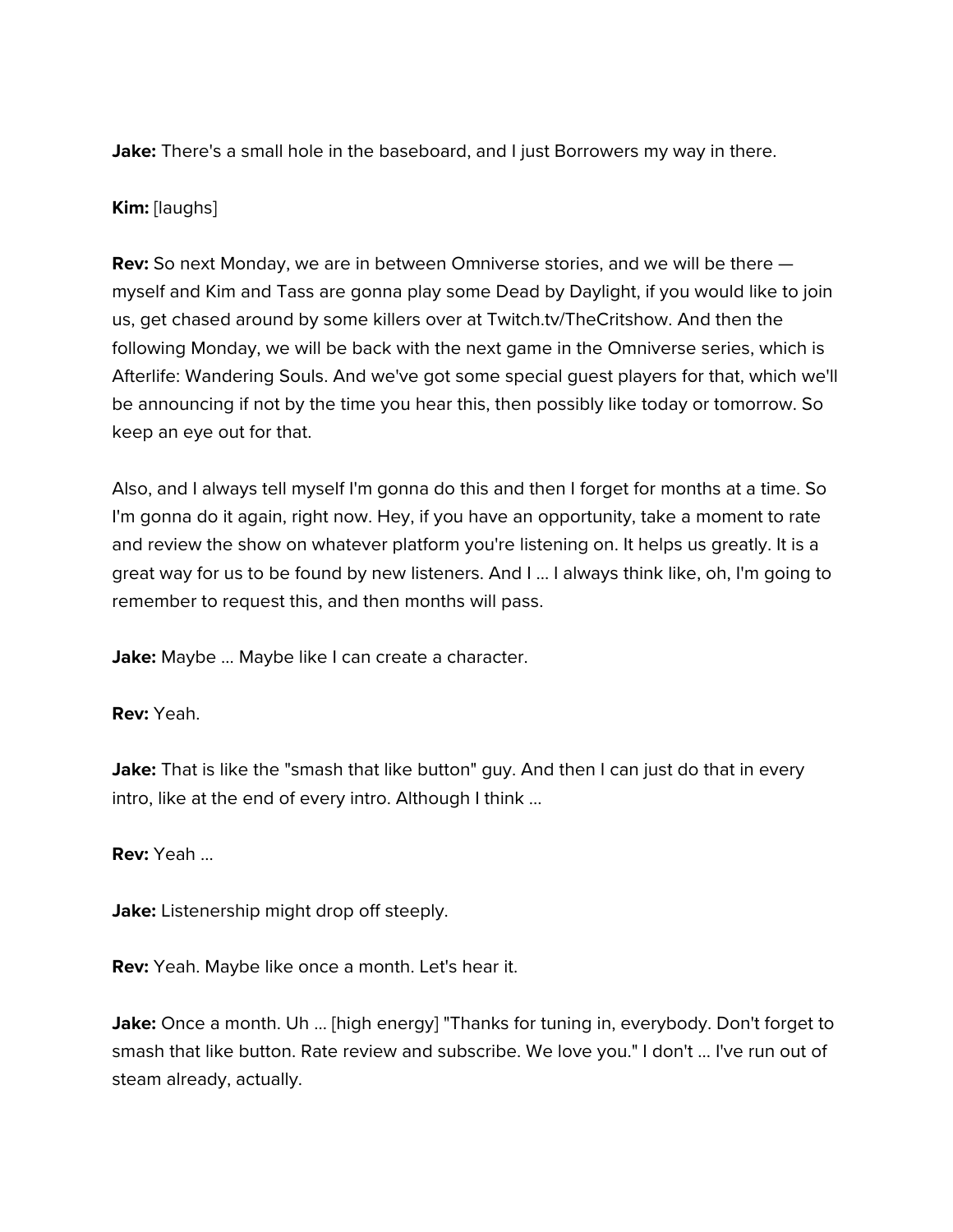**Kim:** Oh no.

Jake: But I've got a month before I have to do it again, to come up with new material.

**Rev:** That's fair, that's fair.

**Megan:** I think he needs a different accent every month.

**Tass:** Oh, yeah.

**Megan:** He needs to be a different guy. Or maybe he's the same guy. He's just like in hiding?

**Jake:** Maybe next time I'm very soft spoken.

**Megan:** Yeah. Like he has to have a different cover identity every month. So he's got a new personality —

**Rev:** So we don't, like, suspect him.

**Megan:** Yeah. Like we'll never see it coming.

**Rev:** Yeah. OK.

**Kim:** This is somebody very deep lore for the rate and review guy.

**Megan:** Hey, that's ... That's how we do it here.

**Jake:** Who's he running from? We'll figure it out over the course of the month.

**Rev:** We'll figure this out together.

#### **Megan:** [laughs]

**Rev:** And then lastly, just a reminder that over at thecritshowpodcast.com, you can sign up for our mailing list. And some of the cool things with the mailing list is that you will get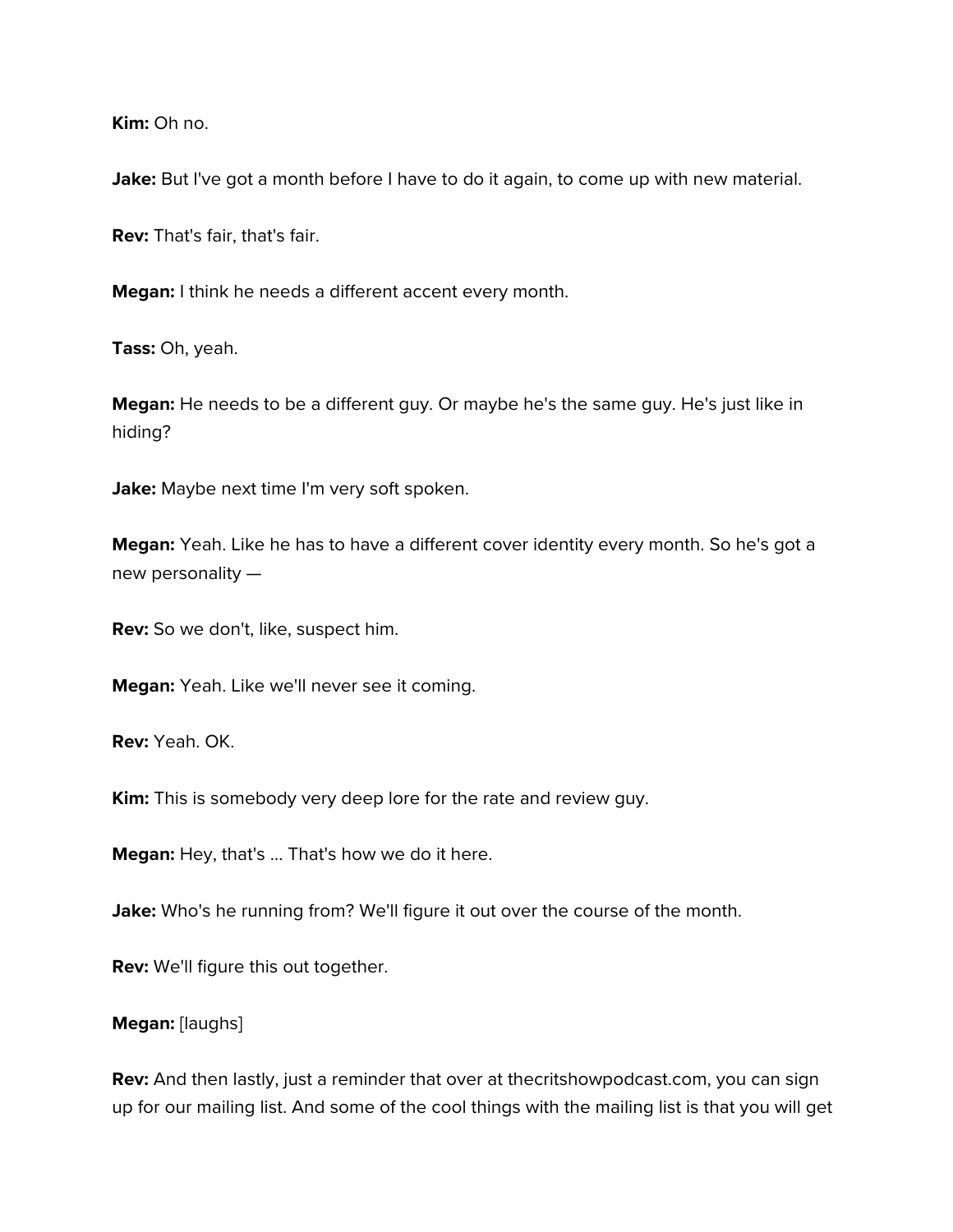a free Monster of the Week mystery. You'll also be the first to receive some promotional codes when we use them on the website. And that is also the place — every now and then, we have the opportunity to sell some of our swag and our T-shirts at a discounted rate, and those go exclusively out to the mailing list. So you can head over there and sign up for the mailing list to get all the information first. First, first, first.

**Jake:** Also, the new Tales from the Omniverse is out. I ran us through a session of Cowboy World. I've titled the game West. So if you want to go listen to some cowboy stuff and you are a subscriber to the Patreon at the appropriate tier, go check it out. If you are not, I encourage you to get on it. In addition to that game, there's all kinds of excellent content that you can get at our \$5 tier. You should check it out.

**Rev:** And this game is particularly special because ... Is this giving something away? Like you worked with another artist on this.

**Jake:** Yes. I collaborated with ... I got permission from ... Yeah, I guess that's a collaboration.

**Rev:** Yeah.

**Jake:** With another artist to do something cool in this one. I'm very pleased with it. You'll understand what that is by the end of the episode, so.

**Rev:** Yeah. And you can find that, and all of the other content that we create, over at Patreon.com/TheCritshow. I think that's all the housekeeping. I've been just putting it aside for weeks and months.

**Jake:** Just like I do with actual housekeeping.

**Tass:** Aw yeah.

**Megan:** Fucking words out of my mouth. I was literally about to say the exact same words, in that order.

**Rev:** It's time to let the recap roll.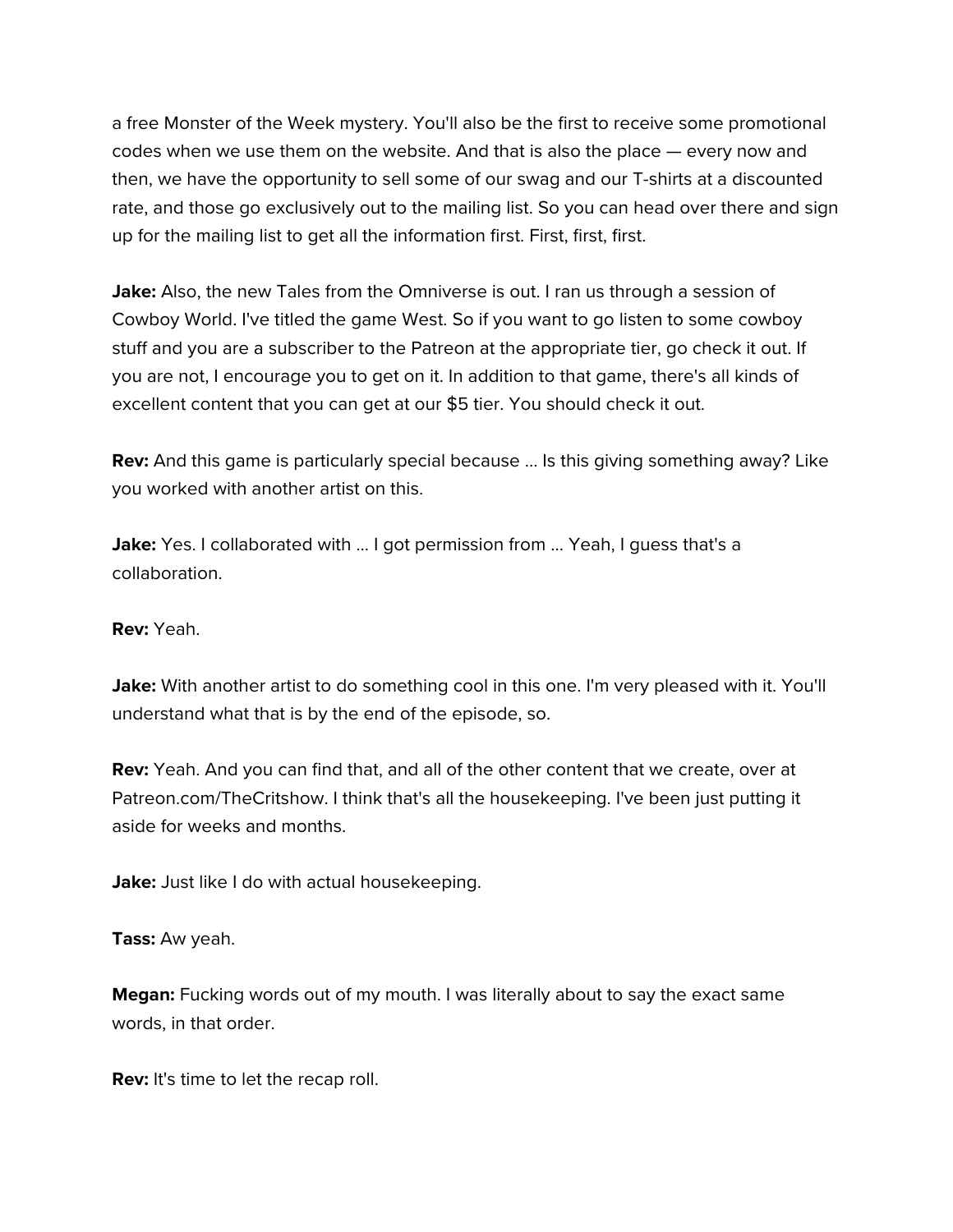# **SFX:** RECAP MUSIC

**Kim:** "All right. So we didn't really have time to get into it when I first met all of you, but I'd really like to know why the three of you are here."

**Tass:** "The idea is now that this has happened, the world is like it is, we're hoping to figure out where the other worlds are that Nash used to pull the energy into the spell to make this happen and change the world. And then go back to our time and stop it. Of course, now that we're here, I have no earthly idea how to start."

**Rev:** JAMES FRANCIS TINCHER: The dimensions, they all give off a very specific energy signature. He gifted each of the leaders of each faction an item from that world, as a symbol of what it was they were protecting. If you could get me in the room with each of those items, I could get a reading off of it. I could triangulate the dimension number.

**Tass:** "Oh, damn."

**Kim:** "I was wondering if I could borrow that egg."

**Rev:** STROHM: You may take it for an hour, but I need something from you.

**Kim:** My eyes go white, and wind fills the room.

**Rev:** And the person that you see in your vision is a man in his mid 20s with blond hair and green eyes. And you can see on his forearm is a tattoo that is silver and almost seems like it's moving. And the tattoo is of the atomic symbol for mercury.

# **SFX:** RECAP MUSIC FADES

**Rev:** Kim, you are standing in the gallery inside of The Vault, and you have just had this vision of a person with a mercury tattoo on their forearm when you asked for a vision of who is running New Canterbury. Your eyes clear, and you are standing face to face with Strohm, who is just waiting.

**Kim:** As my eyes clear, I stumble a little bit.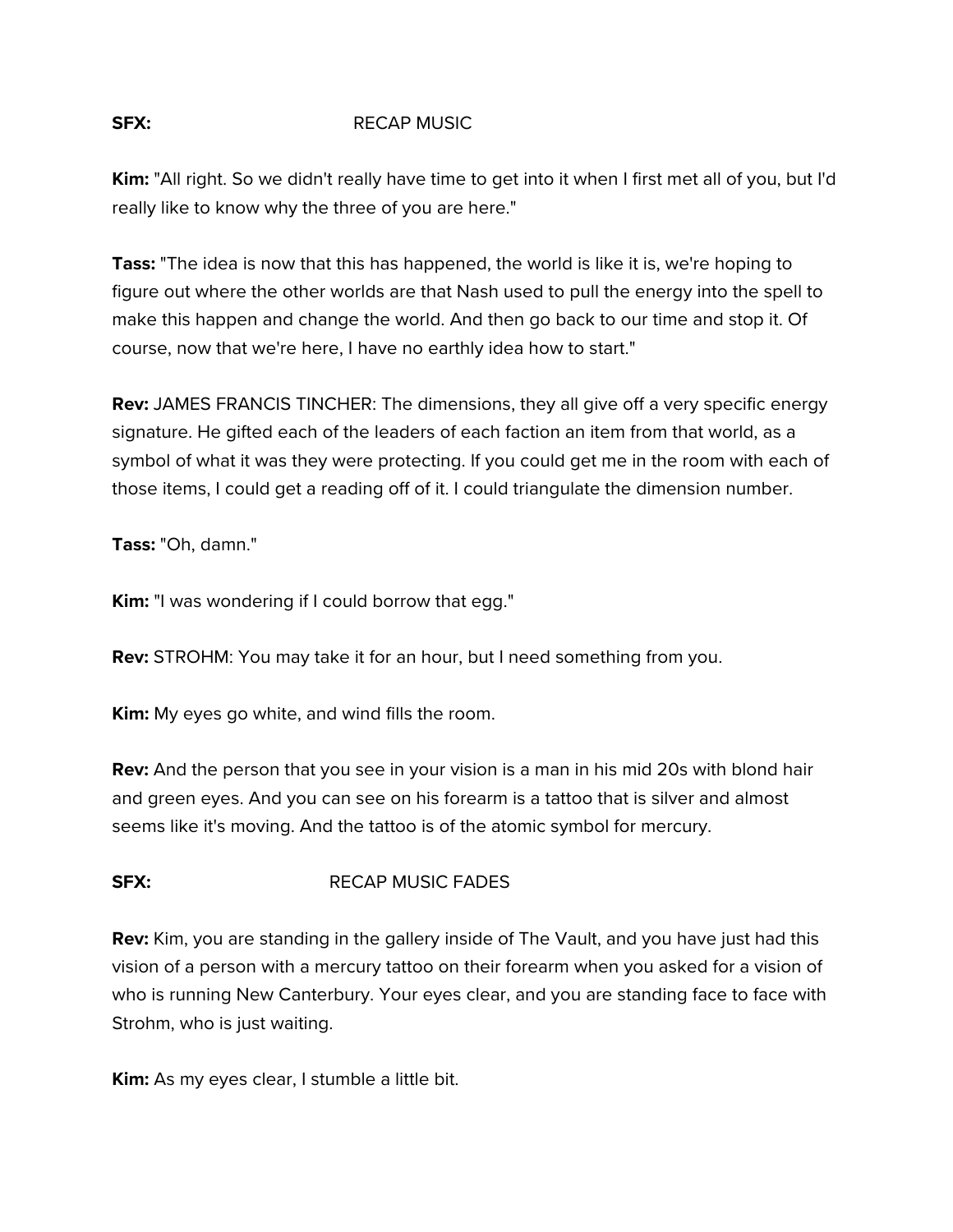**Rev:** She reaches out and catches you.

**Kim:** "Thanks. Sorry. It's been a really, really long day." And I'm looking at her and my eyes are bloodshot, and I'm looking pretty pale.

**Rev:** STROHM: You seem particularly drained. Have you been having lots of visions lately?

**Kim:** "Yeah. And some kind of intense ones. The vision that I saw, it was this guy in his mid 20s, but he had a silver mercury tattoo."

**Rev:** STROHM: Mercury.

**Kim:** "Yeah."

**Rev:** STROHM: Hidden somewhere, I assume. Pulling strings. At least I have a name now to go off of.

**Kim:** "Yeah." And I'll give Strohm the physical description that I got of him from that vision.

**Rev:** STROHM: Very good. This is a start, at least. Thank you so much.

**Kim:** "Absolutely. Thank you. Seriously."

**Rev:** STROHM: Do you need some help?

**Kim:** "That would be great. But according to our deal, I only have this egg for an hour."

**Rev:** STROHM: You haven't touched it yet. Give me just a moment.

**Rev:** And she walks back upstairs, and you can hear her go through the door that leads into her private quarters. And a couple moments later, she comes back with a blanket. And she rests the blanket over your shoulders, and there's this very strange sensation of things crawling over you. Like something inside of you that's hurt is being knit back together. And after it rests on you for a moment, she pulls it off. And you can see very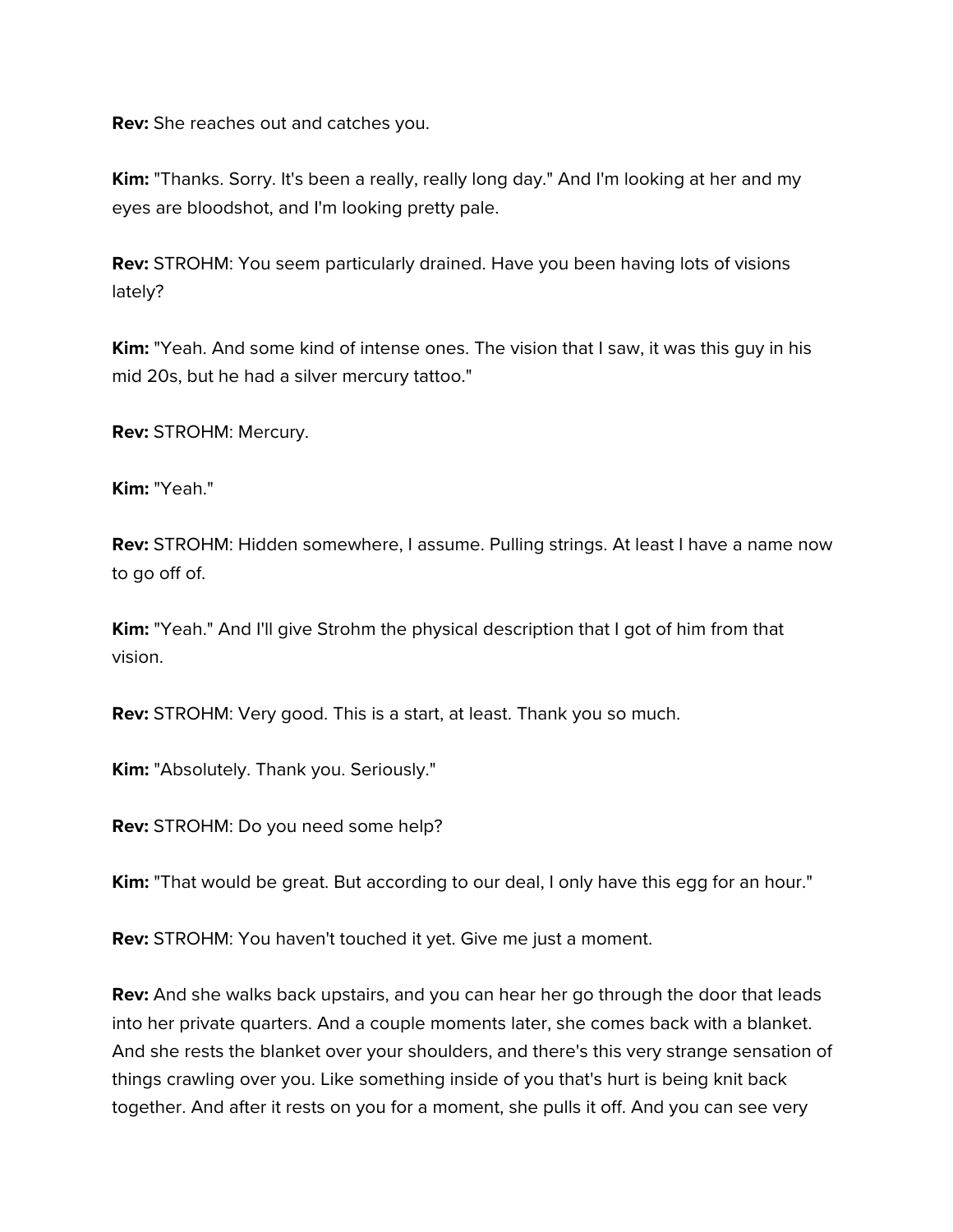clearly when she takes it off that the blanket like doesn't have anything unusual inside of it, but you feel better. So — and mechanically speaking, at this point, Kim has taken two points of individual damage. Because that makes a difference in this game, how much damage you take at one time. So that puts you where on your harm tracker?

**Kim:** Sure. So I've checked my one box for faint harm, and I've checked one of the two available boxes for serious harm.

**Rev:** So you are in serious harm right now. So if you were in the faint harm section still, this would heal naturally without any special treatment after some time passes. But since you are in the serious harm section, you would have to seek out aid. And we're gonna call what Strohm just did for you that aid. So this harm will eventually heal over the course of time, but you have gotten the aid that you would need. Normally, you would have to roll a Hit the Streets for this, but because you were in Strohm's place, she saw the condition you were in, and we canonically know that she has a blanket that stitches up healing? Seems weird for her to send you out into the world without helping you, so. She pulls the blanket off of you and folds it up, and nods towards the egg.

**Rev:** STROHM: See you in an hour.

**Kim:** "You will. Thank you."

**Rev:** She smiles, and turns and heads upstairs.

**Kim:** I grab the case with the egg in it and leave The Vault.

**Rev:** As Kim is leaving The Vault, we find ourselves at the Fourth Presbyterian Church as Megan is arriving at the front door.

**Megan:** Yeah, I think I'm standing on the church steps, just kind of like pacing back and forth a little bit, like getting ready to go in. And just, "It's cool. It's fine. I don't gotta do anything. I just gotta walk in, and ... I have no idea. I have no idea. I don't have — I have no idea what's gonna be in there. I have no idea ... What if they ask me to do something?"

**Rev:** MAN: Are you all right?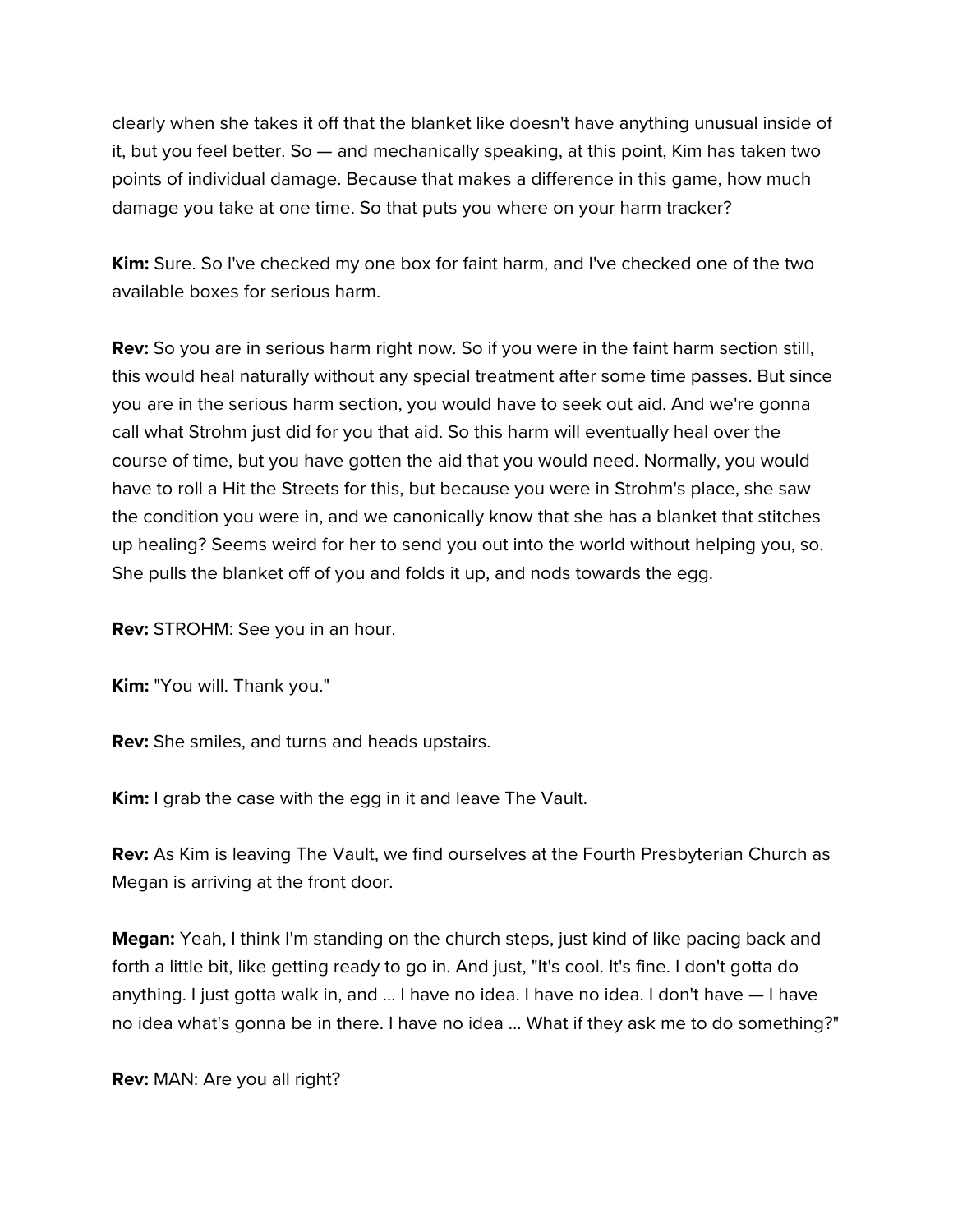**Megan:** "Hi. What's up?"

**Rev:** And you turn and there is a man standing in the doorway — it's just slightly cracked. He's dressed in a very nice suit, and he has a clean shaven head and is wearing a pair of spectacles.

**Megan:** Do I recognize this man from any of the stuff in my packet?

**Rev:** You do. It's Kit, your second in command. And as you turn around to look at him, you can clearly see that he recognizes you as well.

**Rev:** KIT: Oh, Fiona. I didn't realize you were going to be here already.

**Megan:** "Right. Kit. Hey. Hi."

**Rev:** KIT: Hi.

**Megan:** "What's up?"

**Rev:** KIT: Uh, not much. What's up with you? I just heard mumbling out here and I thought I'd come check.

**Megan:** "Yeah, you know, just ... Just talking to myself."

**Rev:** KIT: Oh, OK. Do you want me to leave you to it?

**Megan:** "No, no. I was just about to come in."

**Rev:** KIT: Oh, OK.

**Megan:** And I'll walk forward to open the door.

**Rev:** Yeah. He steps back and lets you open the door and walk inside.

**Megan:** I just take kind of a glance around. What does it look like in here?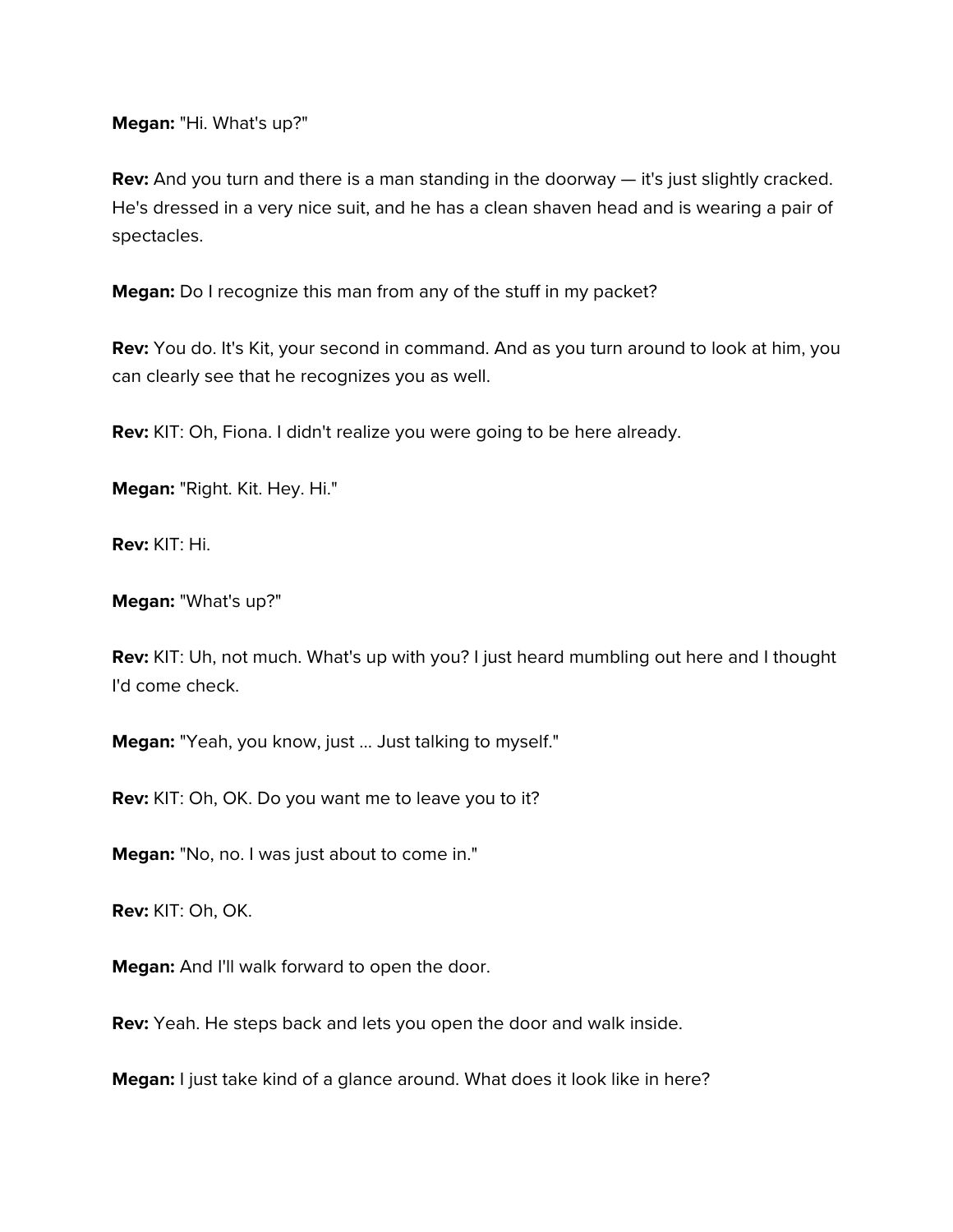**Rev:** You walk in and you look around, and you're expecting to see a large, beautiful church on the inside. But everything inside has been torn down or moved aside. And you can see at the far end a firing range. One corner has a ton of mats. There are a bunch of ropes and wires that crisscross above-head. And you can see people up there walking on them with bo staffs in their hands, trying to keep their balance. This is a training facility that has been crammed inside of this church.

**Jake:** This sounds like a dream come true. I want to go to here.

**Rev:** Yeah.

**Megan:** "How have things been?"

**Rev:** KIT: Good. We did get a new recruit last night. As always, just at the Cloud Gate. So that was nice. They were very happy to be here.

**Megan:** "Oh, that's good news. Where are they now?"

**Rev:** KIT: They are over there at the firing range. They're trying to test their hand at the crossbow. It's not going particularly well. But it's also, you know, they've only been here for a handful of hours.

**Megan:** "Right. So yeah, I've been away for a minute. Any news?"

**Rev:** KIT: Yeah. We've gotten a handful of new people. We haven't lost many of our own. There have been three or four attacks in the last two weeks, which is a larger number than normal, but not the highest we've encountered. All vampires, again.

**Rev:** And he lowers his voice.

**Rev:** KIT: It almost seems like they've figured out a way to sniff us out.

**Megan:** "Oh, that's bad."

**Rev:** KIT: Yeah.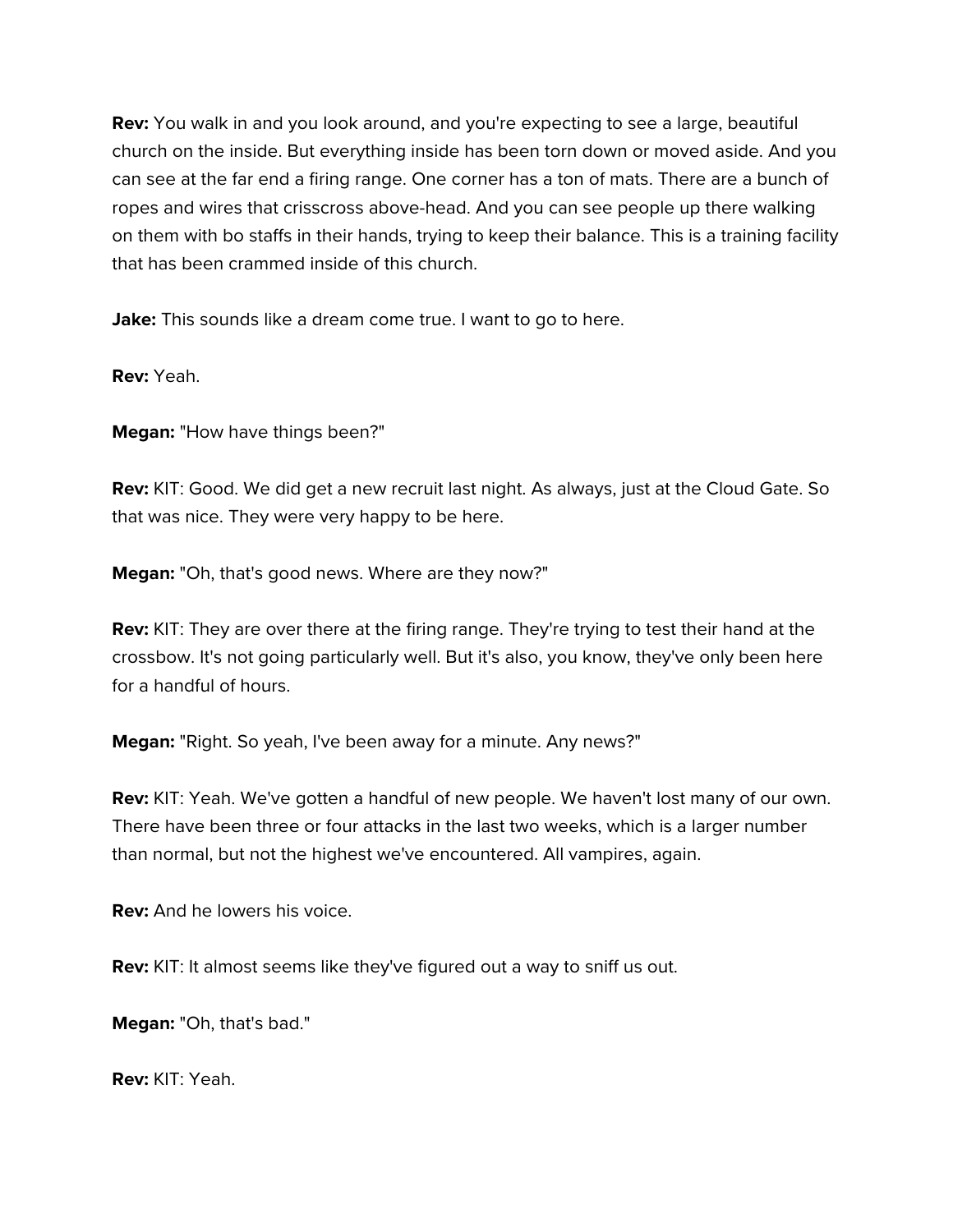**Megan:** "Where have these attacks happened?"

**Rev:** KIT: Not any one centralized location. Just across town.

**Megan:** "Anything consistent across these attacks, other than it obviously being done by vampires?"

**Rev:** KIT: No, just vampires. And it being human targets

**Megan:** "Uh, were they — were they alone? Were they all alone?"

**Rev:** KIT: Yeah.

**Megan:** "OK, OK."

**Rev:** KIT: Wait, the humans or the vampires?

**Megan:** "Uh, both?"

**Rev:** KIT: Humans? Yes. Vampires, no. Or, sometimes.

**Megan:** "OK, so maybe we just push the buddy system a little extra right now."

**Rev:** KIT: Yeah. You know, I think we've got enough people now that we probably could pair everybody up and maybe just cover a little less ground.

**Megan:** "Yeah. I mean, if you think that they've figured out a way to tell that we are humans."

**Rev:** KIT: OK.

**Megan:** I just kind of look around, and I'm, like, not sure where to go.

**All:** [laugh]

**Megan:** Uh ... "Everything's looking good."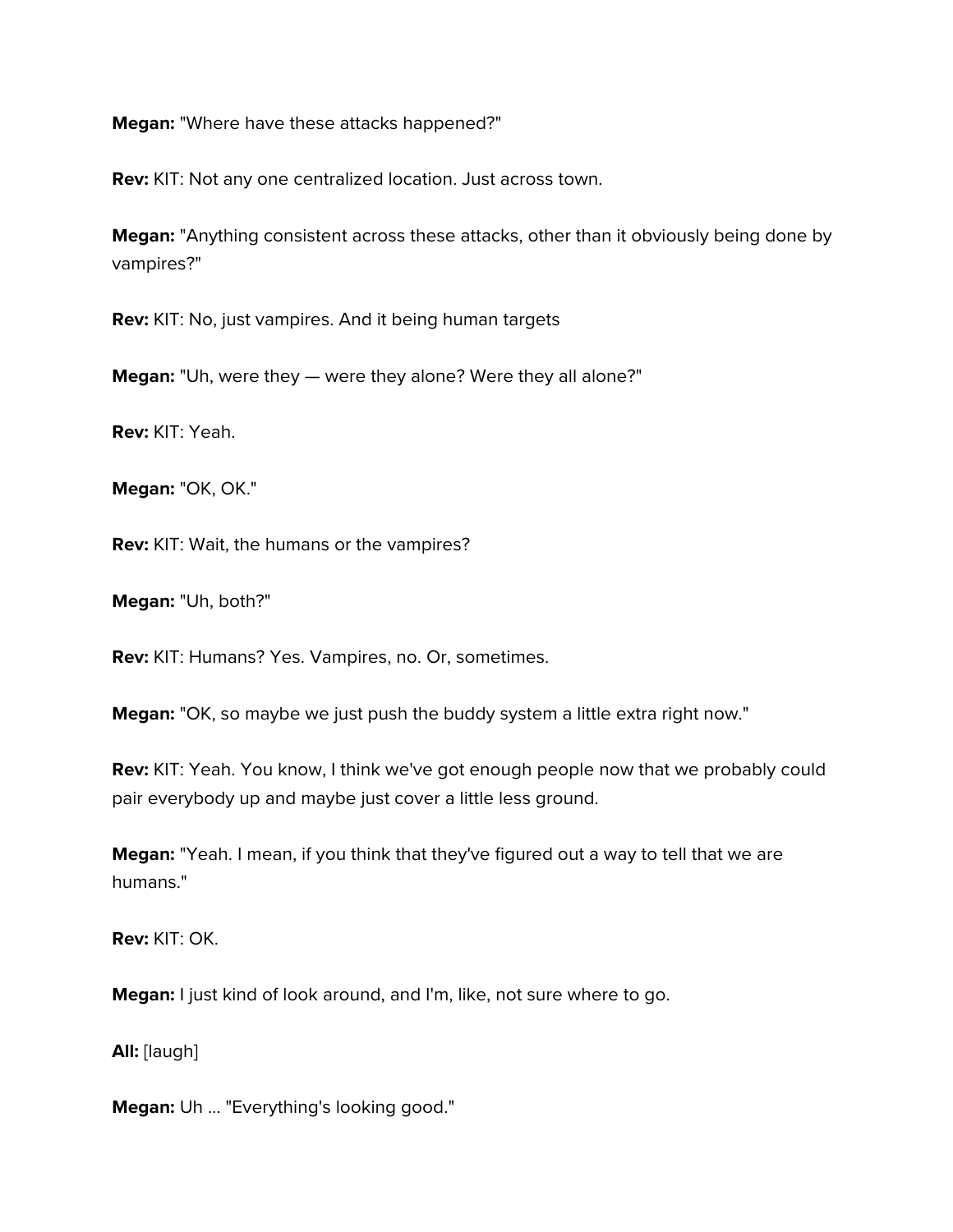**Rev:** KIT: Yeah. It's ... You know, been going OK. As OK as it gets, I suppose, for us.

**Megan:** "Yeah, that's fair. I'm glad the things have been going OK since I've been gone. Is there anywhere in particular I'm needed at this time?"

**Rev:** KIT: You can go check on some of the safe houses if you want, or help with the training. Yeah, we've got kind of everything going right now.

**Megan:** Do I know much information about our safe houses from the packet at all? Or ...

**Rev:** You don't, because I don't think Kim knows that information.

**Megan:** "You know what? I think I'll go help with some of the training. And then can you just kind of give me a ... Like a list of like updated safe houses? If anything's happened, you know, since I've been gone. You know, things get compromised. Like ..."

**Rev:** KIT: Yeah.

**Megan:** "Yeah."

**Rev:** KIT: Oh, yeah.

**Megan:** "Yeah. You know, like that ... Like that happens. So, yeah. Just updated information would be cool. And I'll go talk to this new person."

**Rev:** KIT: OK. Yeah. No, it's ... A couple of them have changed, you know, four attacks. So we've had to move four of the safe houses because, you know, if anyone ... If anyone attacking gets away, you know, we don't — obviously, we don't want to stay there.

**Megan:** "Yeah, absolutely. Gotta make everything safe. So, yeah. If you can just compile any ... Just in general, you know, information that I might be able to utilize right now, that'd be great."

**Rev:** KIT: OK.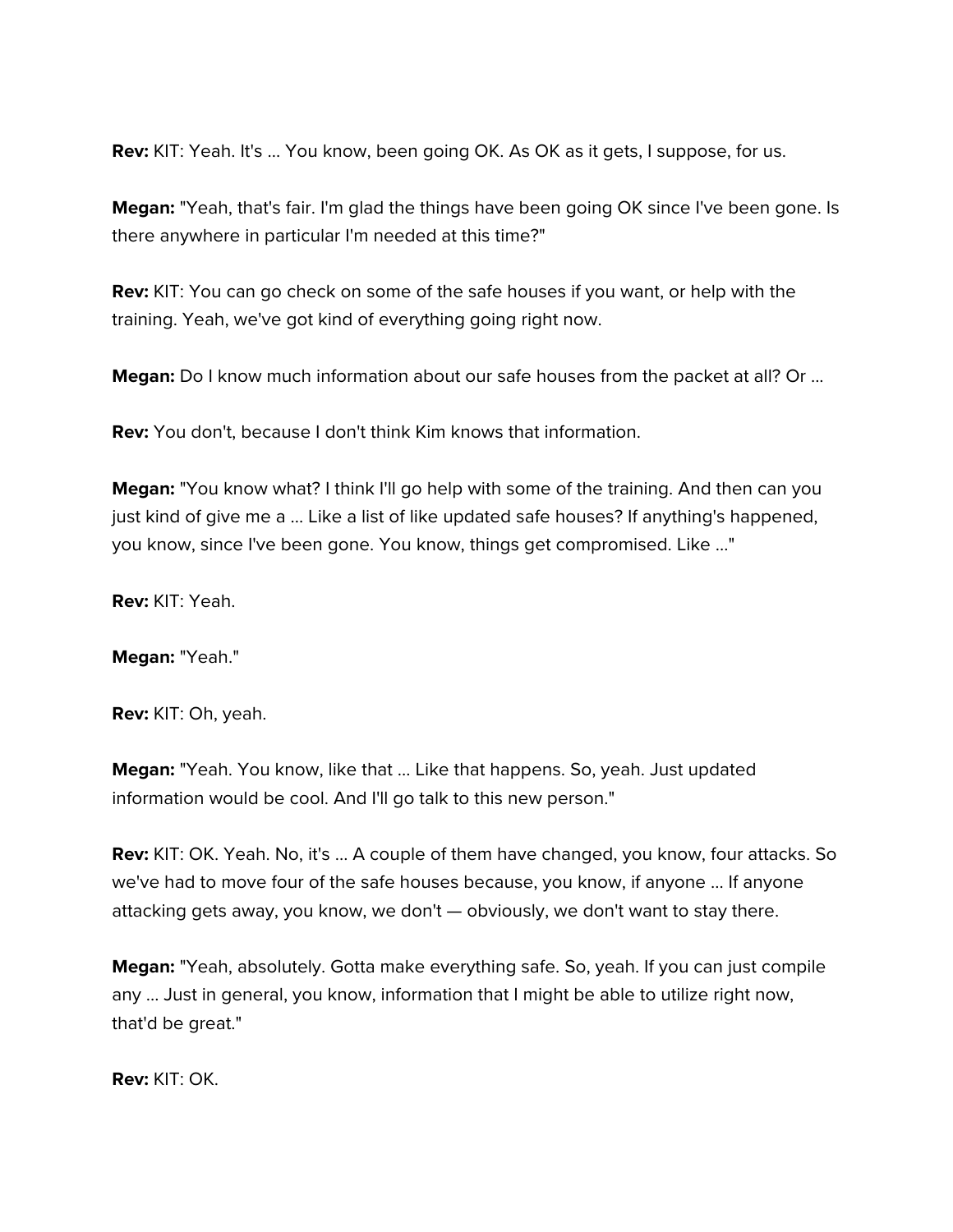**Megan:** "Thanks, Kit."

**Rev:** KIT: Yeah, no problem. It's good to have you back, Fiona.

**Megan:** "Good to be back. I'm gonna go over there."

**Rev:** KIT: All right.

**Megan:** And I'll turn around and walk away.

**Rev:** OK.

**Megan:** And I will go over to the new person that he pointed out that's struggling with this crossbow.

**Rev:** You head over to the shooting range, and there is a woman wearing a long coat. She has brown hair and glasses on, and she is fiddling with the crossbow, having issue loading it.

**Megan:** "Hey, can I give you a hand with that?"

**Rev:** WOMAN: Oh, hi.

**Megan:** "Hi."

**Rev:** WOMAN: Uh, sure.

**Megan:** And I will help her load her crossbow, and kind of point out some of the mechanics of how it works and help her get a little more comfortable.

**Rev:** WOMAN: Oh, so you pull it back like that, and then ... They said it's just like a gun. But I mean, I haven't shot a lot of guns, but it doesn't feel like a gun? Because it's light, but the bullet is a big arrow, but cut in half?

**Megan:** "Yeah. Don't think of it like a ... Like a gun. I don't really prefer to use guns. And I have this crossbow." And I pull out my repeating crossbow.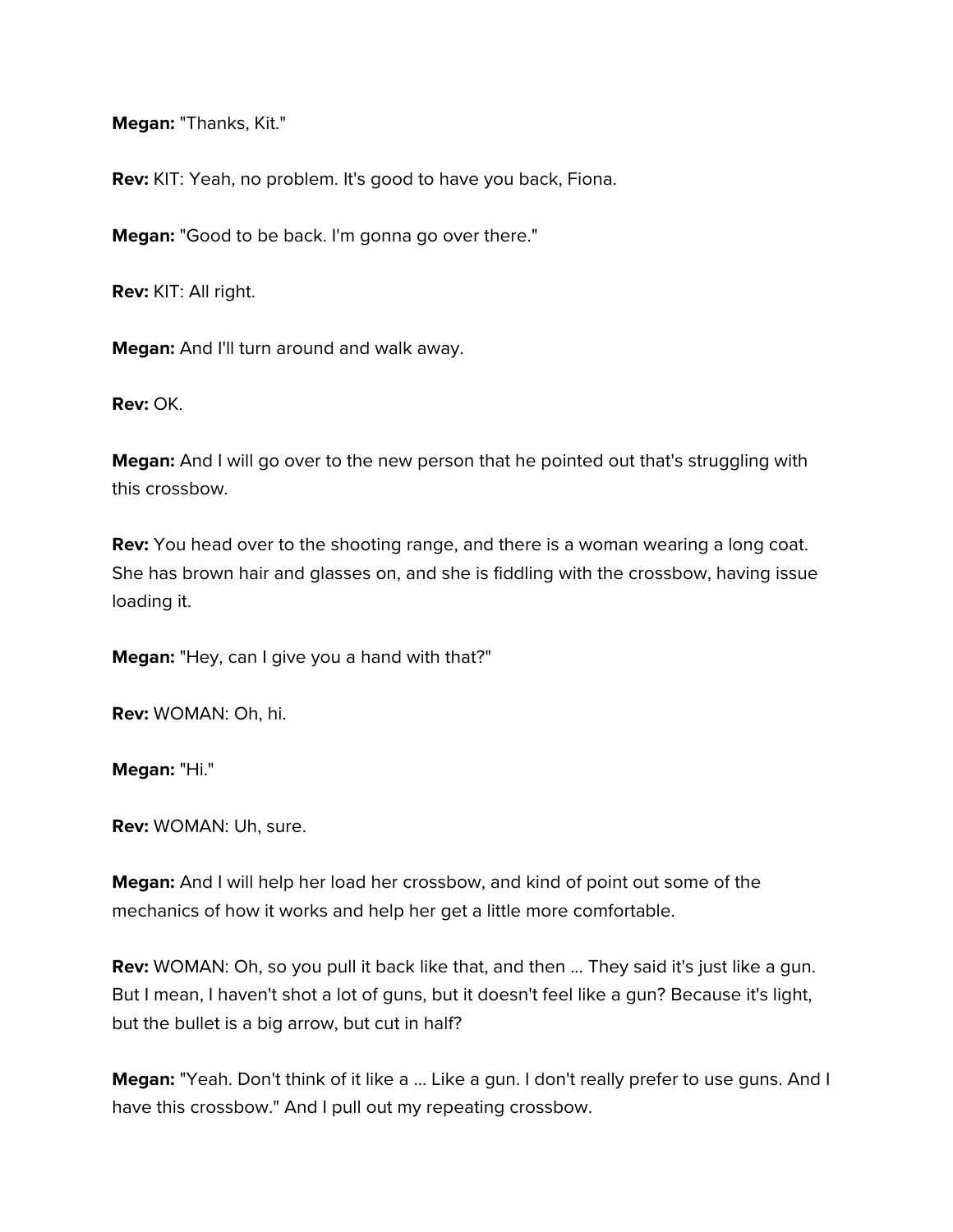**Rev:** WOMAN: Oh.

**Megan:** "Think of it like its own thing, and practice with it and you'll get more familiar with how it feels, and you'll get there."

**Rev:** WOMAN: OK. So like don't try to treat it like a ... Like a gun that's weird in some way. Just treat it like a ...

**Megan:** "Yeah, it is what it is."

**Rev:** WOMAN: Yeah, OK.

**Rev:** And she smiles.

**Megan:** "What's your name?"

**Rev:** JULIE: Julie.

**Megan:** "Hi, I'm Fiona."

**Rev:** JULIE: Oh, yeah. I've heard about you from Kit.

**Megan:** "Oh, yeah? What have you heard?"

**Rev:** JULIE: Uh ... Just that you're the leader and you're good at this?

**Megan:** "Cool. You know, just wondering what people are saying about me."

**Rev:** JULIE: Oh.

**Megan:** "When I'm not around. Glad to have you here."

**Rev:** JULIE: Thanks. It's good to be here.

**Megan:** "So where are you from?"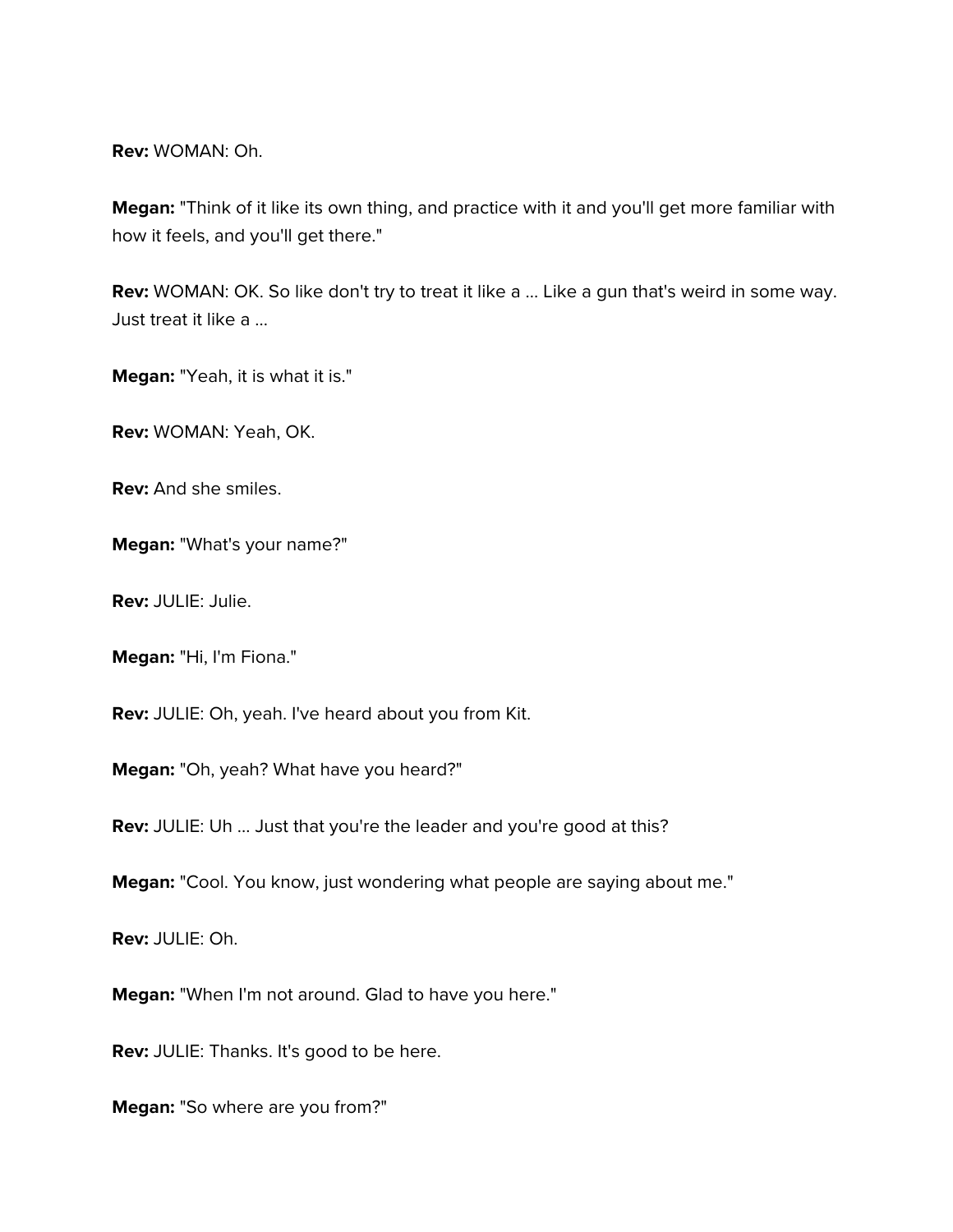**Rev:** JULIE: North part of town.

**Megan:** "Cool."

**Rev:** JULIE: Where are you from?

**Megan:** "I try not to talk about that. You know, just ... At this point, it's hard to remember."

**Rev:** JULIE: Oh, that's mysterious.

**Megan:** "Difficult to remember. I meant difficult to think about."

**Rev:** JULIE: Oh, I see.

**Megan:** "Yeah."

**Rev:** JULIE: I thought you were just like being like, "I'm a lady of the shadows," and ...

**Megan:** "Oh, I mean I'm supposed to be, but I'm not very good at that."

**Rev:** JULIE: Oh.

**All:** [laugh]

**Megan:** "I just mean  $-1$  just mean that as somebody who's running things, I kinda have to stay involved in a lot of places at once, so I try not to do a lot of the kind of covert, super super undercover stuff. That's what you're here for. That's what you're here to train for. So ..."

**Rev:** JULIE: Oh, was that a test? Did I just fail my first test?

**Megan:** "Nope, nope. Nuh-uh."

**Rev:** JULIE: Oh. So like ...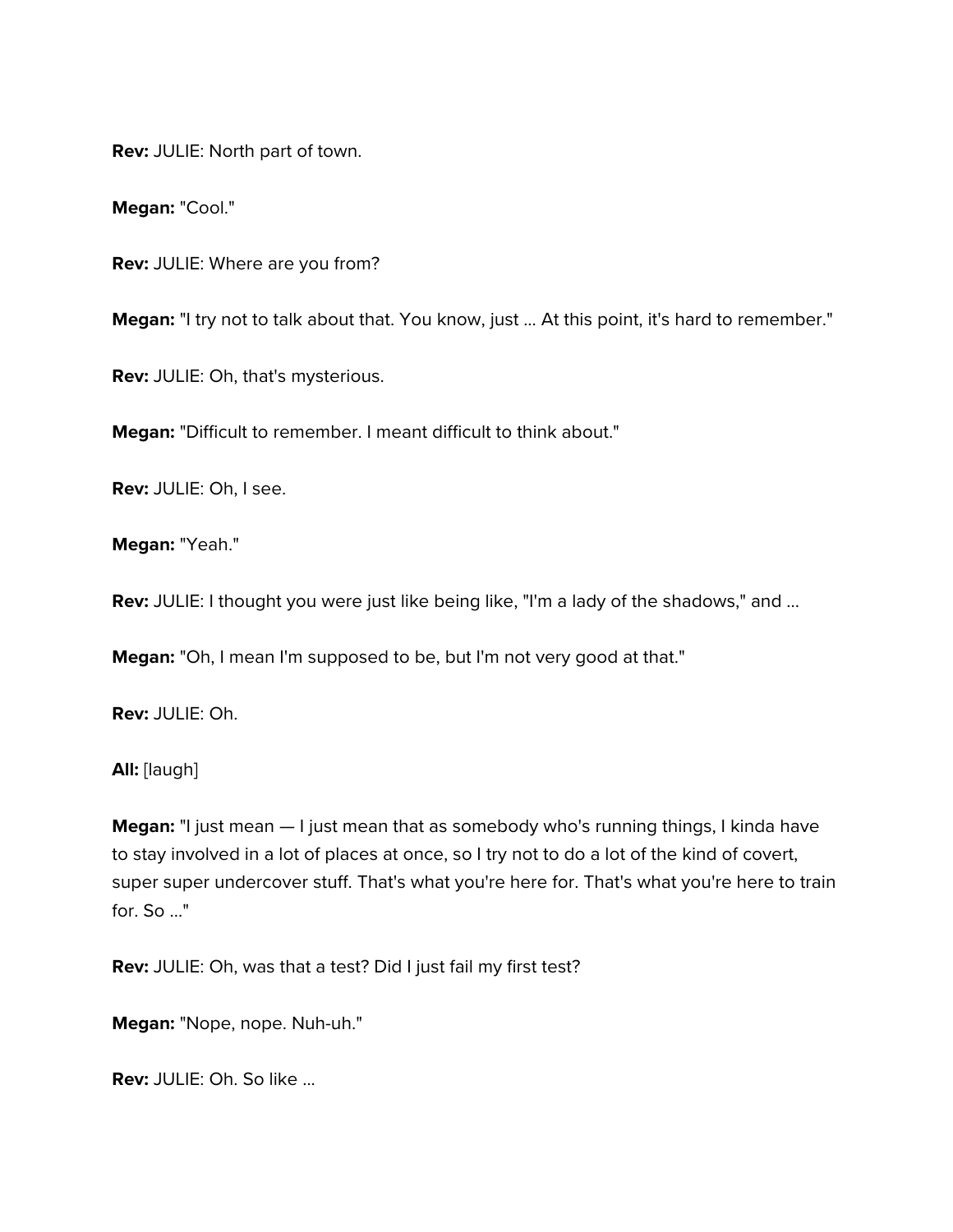**Megan:** "You're good. You're fine."

**Rev:** JULIE: Where am I from? "Oh, it's hard to remember ..."

**Megan:** "But don't worry too much about that stuff. You've got kind of a bit before you have to worry about that."

**Rev:** JULIE: Oh, OK.

**Megan:** "Just hang out with your crossbow. Give it a name. Get comfortable."

**Rev:** JULIE: Hmm. Earl.

**Megan:** "Yeah, OK. I dig it."

**Rev:** JULIE: Does it feel like an Earl to you?

**Megan:** "That is not for me to decide."

**Rev:** JULIE: Oh, right.

**Megan:** "Yeah. That's you. If that feels right to you, you go with that. Doesn't matter what anyone else says."

**Rev:** She turns and fires downrange and comes much closer than the other crossbow bolts that you see in the wall and in stacks of hay.

**Megan:** "Hey, look at you. You're already doing it."

**Rev:** JULIE: Yeah. Think of it like a crossbow. Not like a weird gun.

**Megan:** "Yeah."

**Rev:** JULIE: Cool. Thanks.

**Megan:** "Yeah, no problem. Well, good luck with everything. I'll see you around."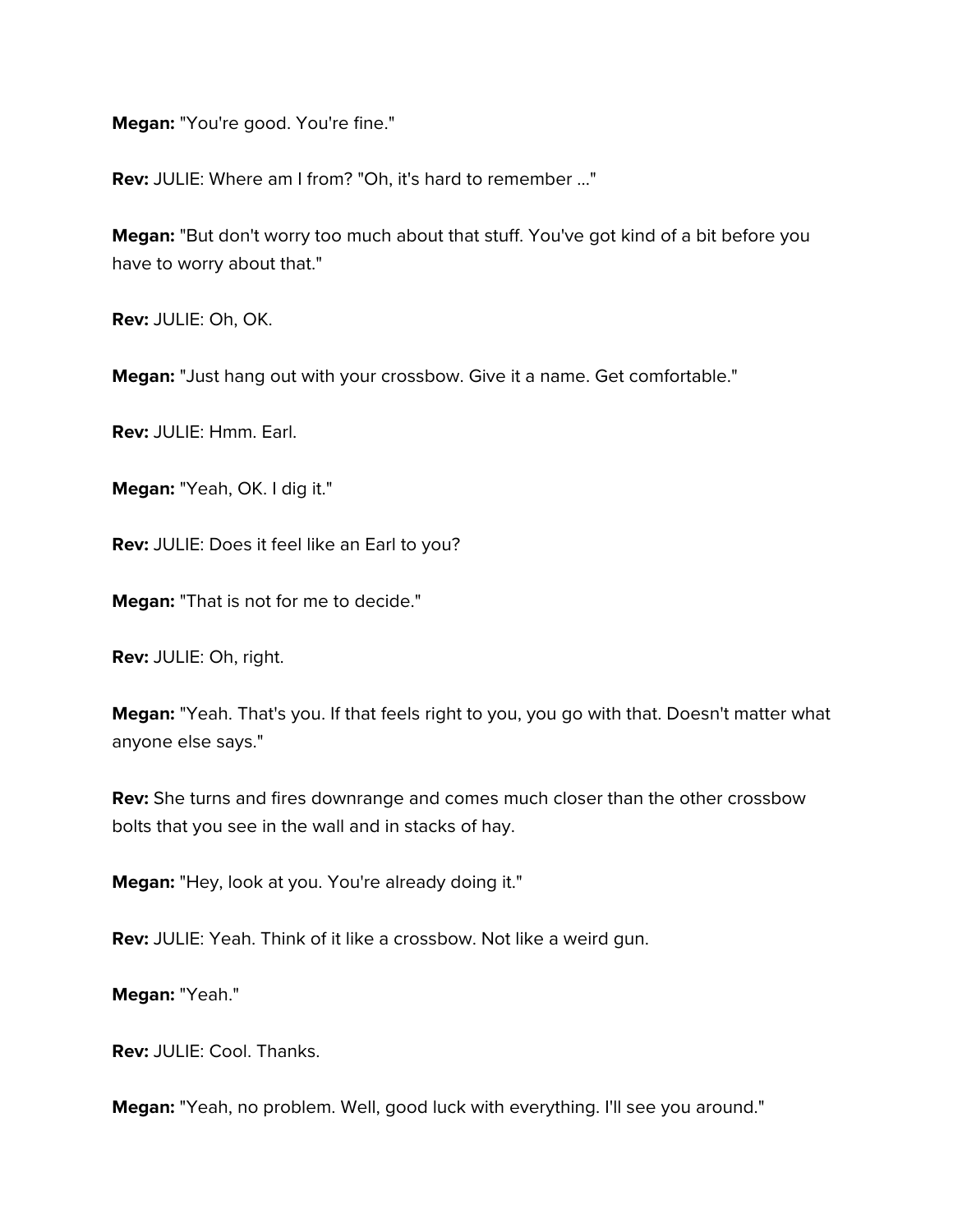**Rev:** JULIE: OK.

**Rev:** And she turns and loads the crossbow.

**Megan:** Yeah. So I guess at this point I look around a little bit more, but I want to find out where I'm supposed to be sleeping here.

**Rev:** Yeah, I think you're able to look around, and just peeking through a couple of doors, you do find an office that has some paperwork on it that has your name on it. And there is a bed and a small fridge and a hot plate inside of it.

**Megan:** I open the fridge.

**Rev:** There is a lot of apple juice and orange juice inside of it.

**Megan:** Hell yeah, I have an apple juice.

**Rev:** OK.

**Megan:** And I will sit down at the desk and look over some of the paperwork.

**Rev:** A lot of the paperwork there is actually what you were talking to Kit about a little bit ago: the movement of some of the safe houses. All of the safe houses that were involved in the incidents over the course of the last few weeks had to be moved because, you know, they've been found. Once they've been used, it seems that they decide to move those so that no one is ever kind of tracked back to those again. It makes it tricky for people in need to find a safe house, but it makes it so that no one gets set upon at the safe house.

**Megan:** Right. Yeah, I think I'll hang out here and continue looking over this until Kit shows back up.

**Rev:** Yeah. A couple of minutes pass and you hear the door to your left open and close, and there's a knock at your door.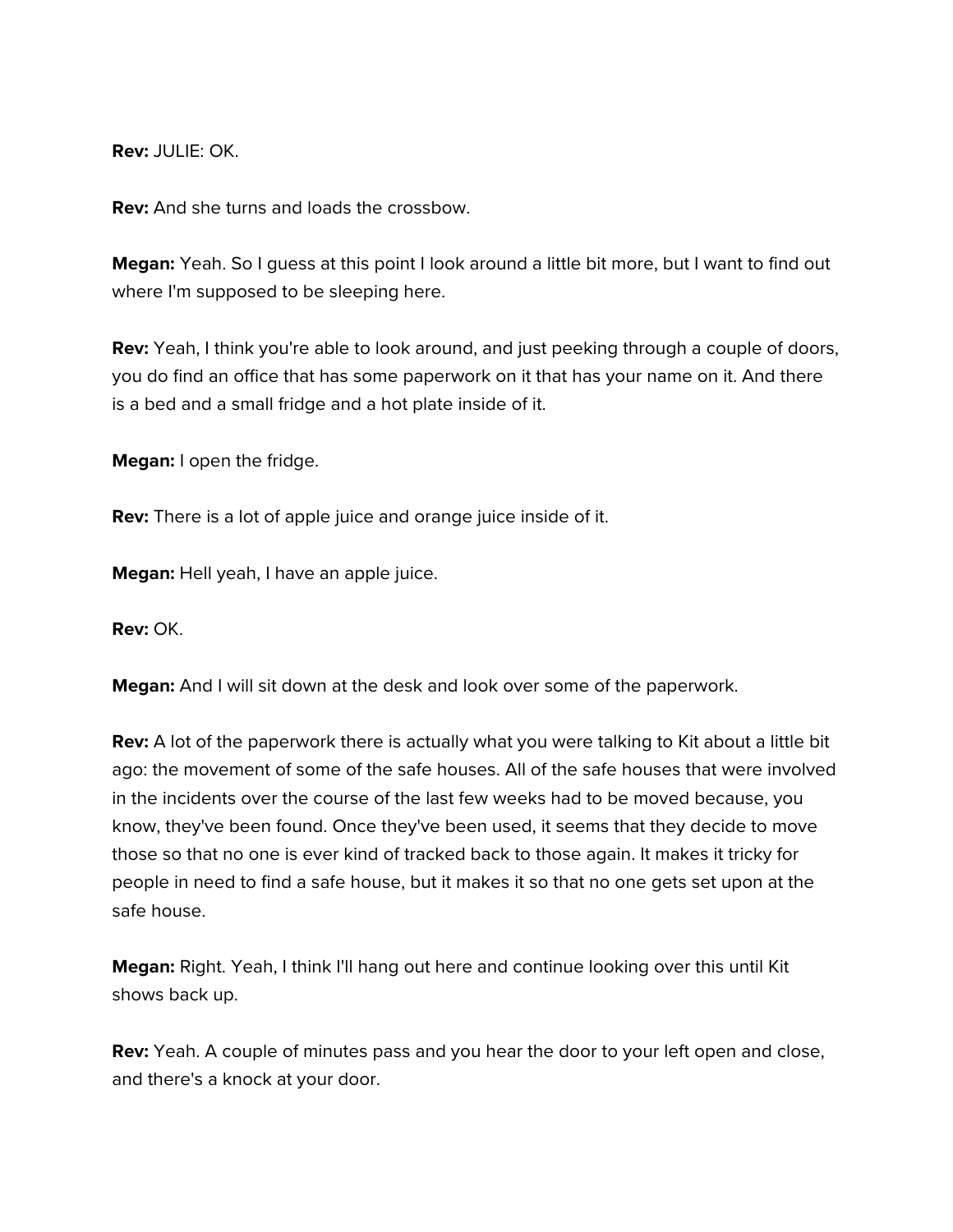#### **Megan:** "Enter."

**Rev:** Kit opens the door and he is holding a sheet of paper.

**Rev:** KIT: I've got the addresses of the safe houses.

**Megan:** "Oh, excellent. Did you want an orange juice?"

**Rev:** KIT: Oh, sure.

**Megan:** "Cool."

**Rev:** KIT: Thanks.

**Megan:** "Have as many as you'd like."

**Rev:** KIT: All right.

**Megan:** "I just mean, in general, I don't like them, so if you want to just take them ..."

**Rev:** KIT: Oh. OK.

**Megan:** "Yeah."

**Kim:** [laughs] Then why is your fridge full of orange juice?

**Megan:** "I thought it was an apple juice box, but it was an orange juice. It's the same brand, so it's similar packaging. I just didn't notice because I grabbed — it was two for \$5, so I grabbed ... I grabbed both."

**Rev:** KIT: Oh, I see.

**Megan:** "Yeah."

**Rev:** He hands you the list and goes over to the fridge and starts to just stack orange juice bottles in his arms.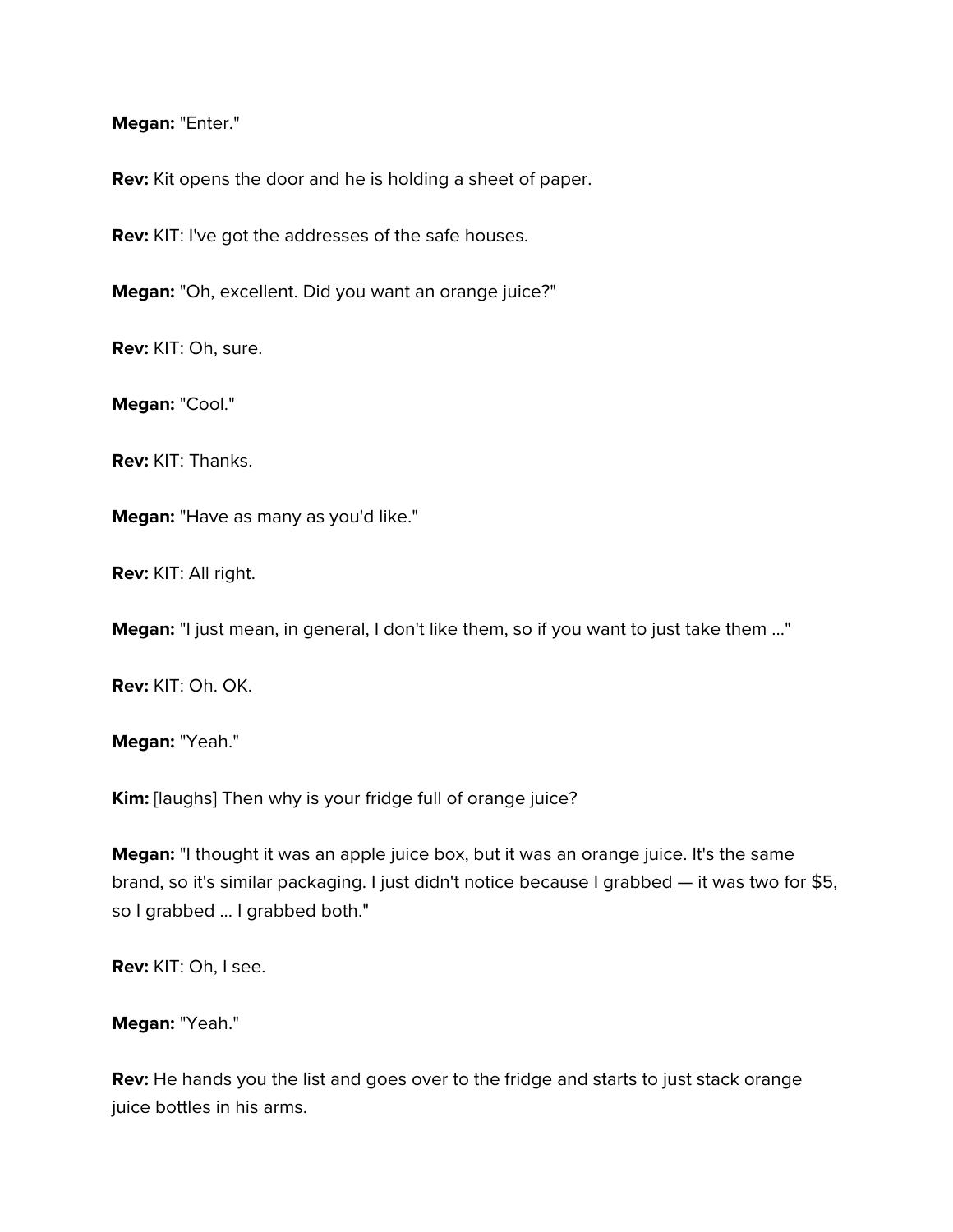**Megan:** "Hey, did you have stuff that you need to kind of look over here, or did you want to come with me to check some of these out?"

**Rev:** KIT: Oh, the buddy system.

**Megan:** "Yeah."

**Rev:** KIT: Either way. I can stay here and and take care of folks who show up, or I could go with you.

**Megan:** "I can't imagine this will take too long. Let's go catch up."

**Rev:** KIT: OK.

**Megan:** Yeah. So I'll kind of collect myself, and I will head out with Kit to go check on these safe houses.

**Rev:** As Kit and Megan head out to the safe houses, we find ourself inside of a Damien's car. Damian has just picked Tass up from the 606.

**Rev:** DAMIEN O'DOYLE: Everything go all right?

**Tass:** "Yeah, I think so. We're putting together a plan."

**Rev:** DAMIEN O'DOYLE: Nice.

**Tass:** "Yeah. So I've got information about Raguel. So I've got the basics, like why he's here, and some very loose things about how all of these people interact — these factions, and all this. My god, the world really did change. I guess I just don't really know how we work. Like all of the contracts have been condensed, here. Does somebody know our contract? Or are you just under somebody that directs you now? Like, do you know what I mean? Like is somebody aware of all of the contracts that you have and know that we set up a deal way back when, before we left?"

**Rev:** DAMIEN O'DOYLE: Oh, no. Nuh-uh.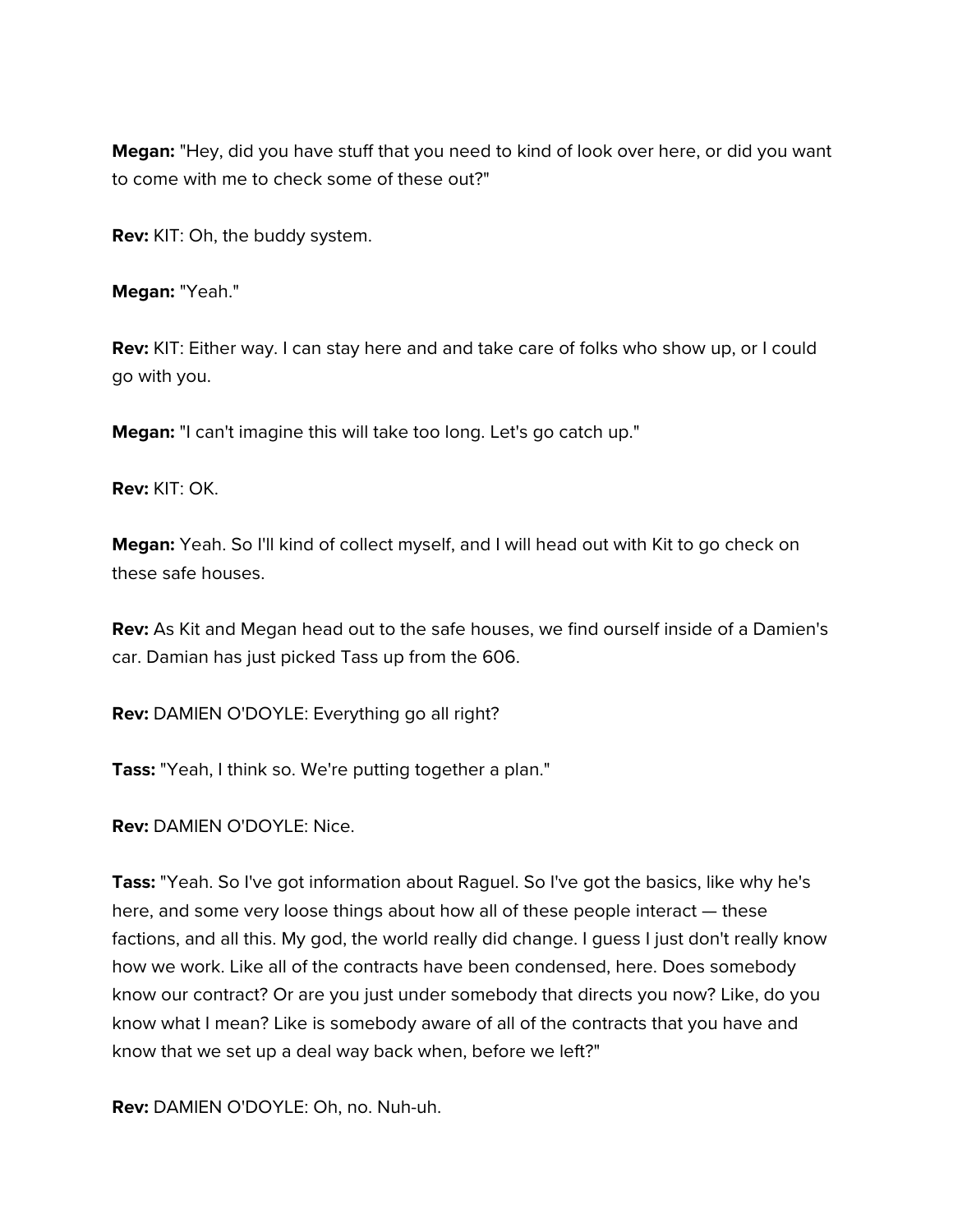**Tass:** "OK. Well, that's kind of a relief."

**Rev:** DAMIEN O'DOYLE: Yeah. Like I'm under contract now with the demon family, but I still do things. I still, you know, owe people favors and collect favors. And, you know, that's not necessarily connected with them. But sometimes it is, if they're the ones who send me out.

**Tass:** "Got it. OK. Because I'll be honest, I made a real big guess. It didn't say in the information that I have that you were like my patron or whatever? But just that this Raguel dude messed up, and that's why he's here. So yeah, I mean, did you know this guy before?"

**Rev:** DAMIEN O'DOYLE: Yeah.

**Tass:** "OK. So I'm really just here to kind of be a bounty hunter, huh?"

**Rev:** DAMIEN O'DOYLE: Yeah. And to prove that you can fucking do what you're told.

**Tass:** "Yeah."

**Rev:** DAMIEN O'DOYLE: That's the bigger problem.

**Tass:** "Yeah, that one was made abundantly clear to me. So all right. I'm picking up this guy's slack to show my allegiance, doing what I'm told ... What's the workload? Like am I gonna be out every single day trying to keep this up? Or is it just sort of do what we do until called?"

**Rev:** DAMIEN O'DOYLE: Yeah, the latter.

**Tass:** "OK. All right. Again, I don't want to say too much. I don't want to put you in a bad spot. But I've got some things that I need to figure out. Some of it having to do with the people in charge of me, I guess. But really surprisingly, none of it is, like, malicious towards them. So they'll just be a few things that I want to try to get close to and see. But really, if all goes well, I won't have to do anything overtly bad against Lady Jensie or you or anybody, really. So, you know, I'll try to make it easy. I'll try to ... I don't know, make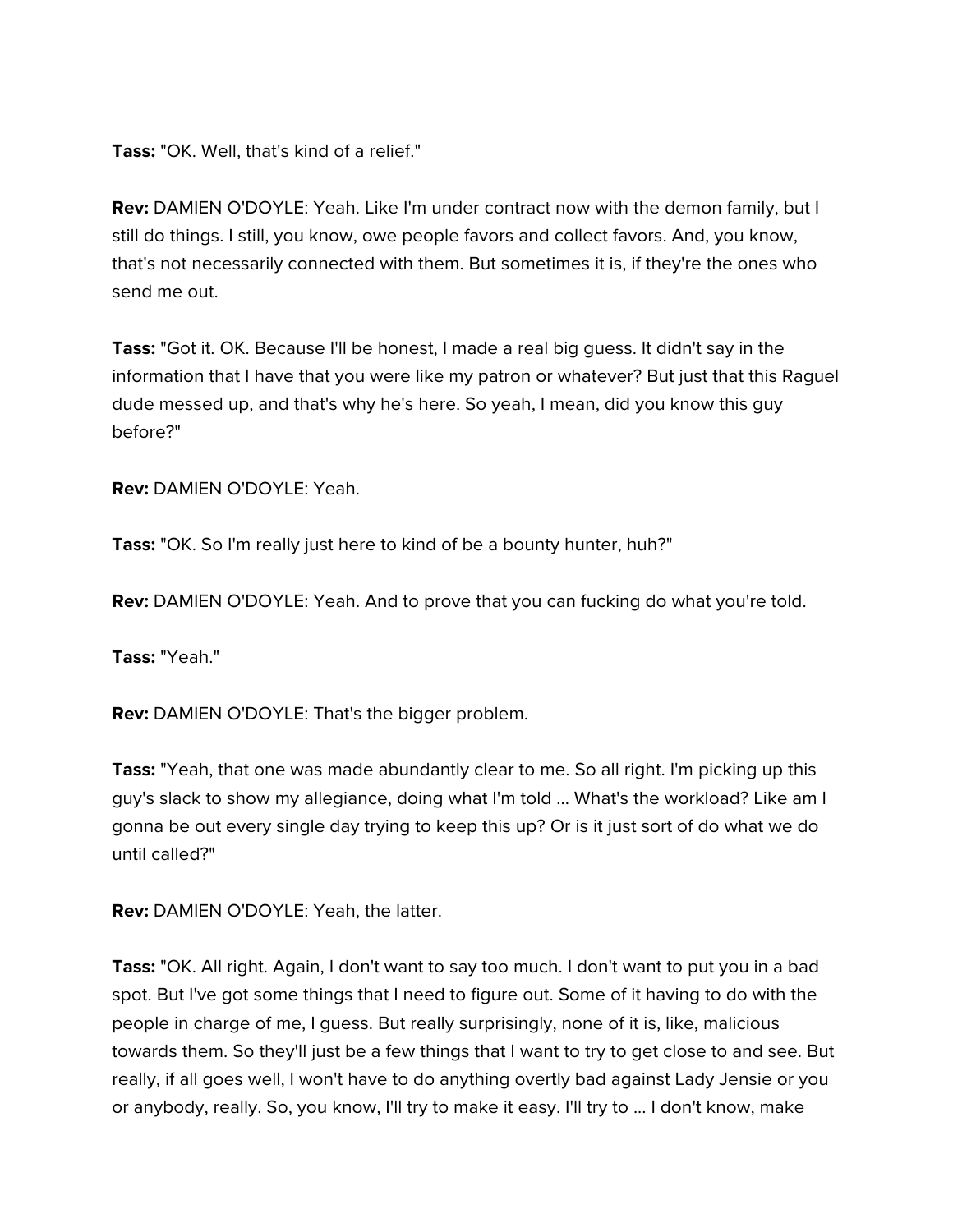sure you're looking the other way, or whatever I can to not put you in a bad spot." From this packet, do I know anybody specifically that like I should not be seen with? I've already gotten the context that being seen by the other demons, being seen with Kim is probably bad. Do I have any insight about if it would matter if I was seen with just regular people or with wizards or anything like that?

**Rev:** Really, the sense that you have is, you know, any of those sightings could just be connected back. But people work with other factions all the time to get jobs done.

**Tass:** OK, very cool.

**Rev:** Especially like at the level that you are. Like those people who are kind of in the first ranks of their factions simply can't get their jobs done alone. And so there's a lot of unspoken like, "Hey, we work together to get this done. You owe me something now, and I'm going to come to you when I need it," et cetera. The higher you get, there's less of that going on. But it's so commonplace amongst anyone below a lieutenant.

**Tass:** Awesome. OK, good to know. "OK, man. Then I guess for the moment, I'm along for the ride. I guess my only other question for you is how odd would it be if I went to Lady Jensie for something? Like do underlings approach her asking for favors and things, or should I stray away from that?"

**Rev:** DAMIEN O'DOYLE: I mean, I certainly wouldn't ask her for something before you've even taken a step towards proving your worth.

**Tass:** "Yeah, fair point. Otherwise, she pretty chill? Or ..."

**Kim:** [snorts]

**Tass:** "No? Like she sure did the whole grab me by the throat and lift me in the air thing. But like, you know, I know you gotta ... Like this Raguel dude seemed like a dick. So like, I get it."

**Rev:** DAMIEN O'DOYLE: I'm not quite sure how to respond to that question. We're demons? So chill isn't really in the vernacular.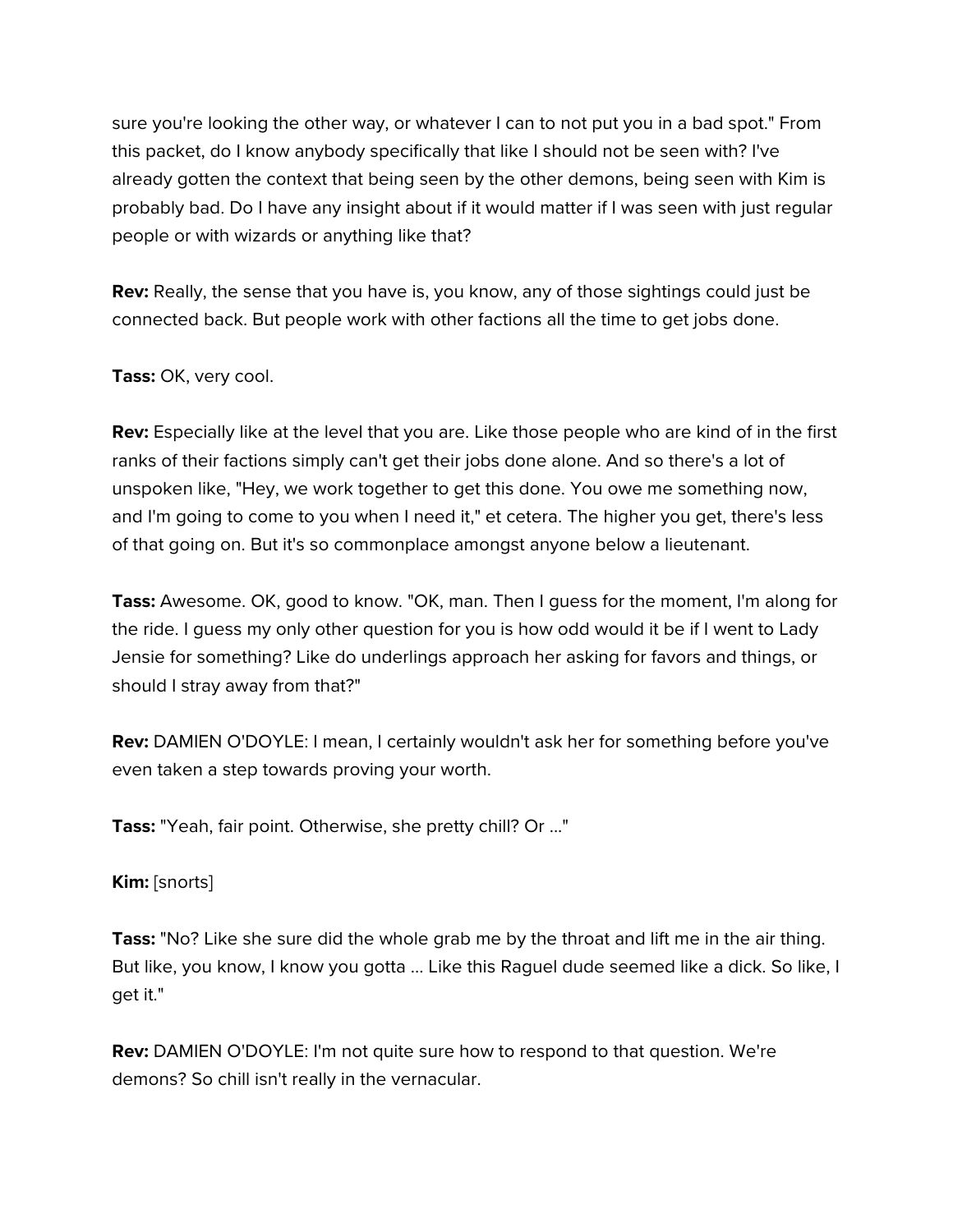**Tass:** "Yeah. But I mean, come on. All things considered, you put on a good show, but you're chill. Like once everybody's on the same page."

**Rev:** DAMIEN O'DOYLE: Yeah. But things are also a little different now. Like we've just been in a car having a chat. You haven't seen me when I have to go to work.

**Tass:** "Yeah, that's fair. That's more about what I'm asking, I guess."

**Rev:** DAMIEN O'DOYLE: Yeah, it's gonna be jarring probably, the first time it happens to you. Assuming that because you have some of the power that I gave you, it will happen to you. When your temper gets the better of you? Man, Bruce Banner ain't got nothing on us.

**Tass:** "Shit. All right. I've got some people out making some moves right now, getting a little information. And I think it's just time for me to chill for a little bit."

**Rev:** DAMIEN O'DOYLE: All right.

**Tass:** "Please tell me that gas stations still have slushies."

**Rev:** DAMIEN O'DOYLE: Oh, yeah.

**Kim:** "Let's do that."

**Rev:** So as Damien and Tass pull into a gas station, we are back with Kim, who is standing outside of The Vault, holding this see-through case with the flash frozen egg inside of it. What are you doing?

**Kim:** Oh ... Yeah, I guess that's a good question as to how do I usually get to the 606? Because I imagine that for most of my errands, I have a driver.

**Rev:** You tell me.

**Kim:** Are there still like ride share apps or cabs here?

**Rev:** Yes, there is a ride share. It's called Ryder.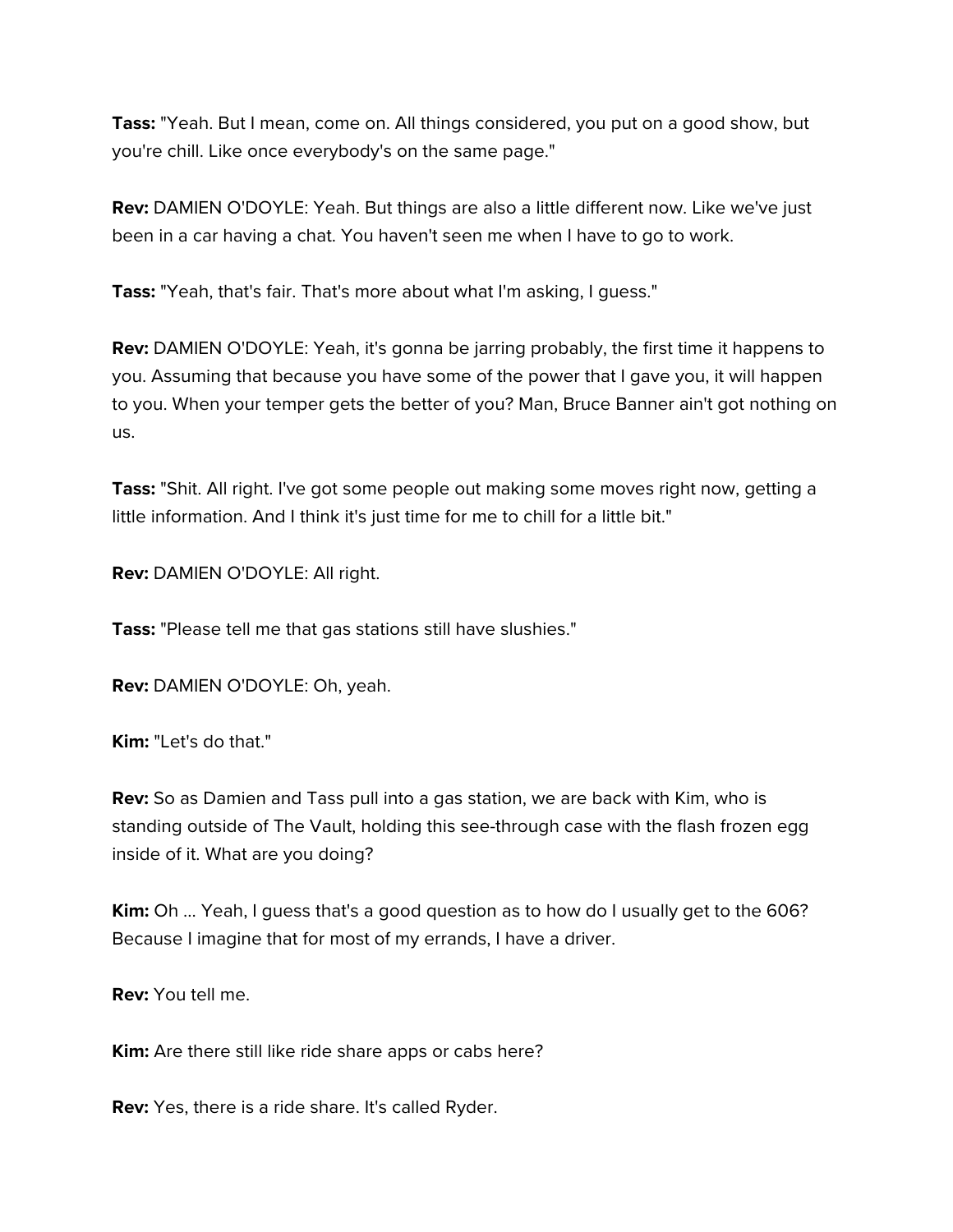**Kim:** Yeah. Then I think as I was heading out of The Vault, I would have arranged a ride through there.

**Rev:** A couple of moments after you select it on the app, a black town car pulls up.

**Kim:** Nice. And before I get into the car, I'm going to use my comms and say, "Hey, everyone. Uh, wow. That took way shorter than I thought. But I have the thing, and I'm heading back to the 606 if you want to join."

**Rev:** So, yeah. I think we see Tass at the gas station, Jake inside of the Rookery, playing with Dani, and Megan on her way out with Kit as this message comes through to the three of you.

**Tass:** Yeah, I think it's a little jarring. Again, this sort of first time after some time has been spent here.

**Rev:** Yeah. And cause it is odd. It's not like an open channel where you can just chat. It's that you send a message. It's almost like a text message in your ear.

**Tass:** Right. Yeah, I think I tug my ear and say, "That was quick."

**Jake:** All right. I think I'll stand up, I'll pull my earlobe just so that they can hear me say like, "All right, kiddo. Let's get to bed. It's probably time for us to go to sleep." Because I can't talk about it in front of the kid.

**Rev:** Yeah.

**Megan:** I kind of take a cue from Jake there and I pull on my earlobe a little bit, I say to Kit, "All right, Kit. So we're gonna go check out these safe houses, right? How long do you think that should take?"

**Rev:** KIT: Five or six hours. Depending on how we travel to them, I guess. Because they're all over. If we're hoofing it, it'll be a long time. But if we get a car or something, maybe three hours to hit all six of them.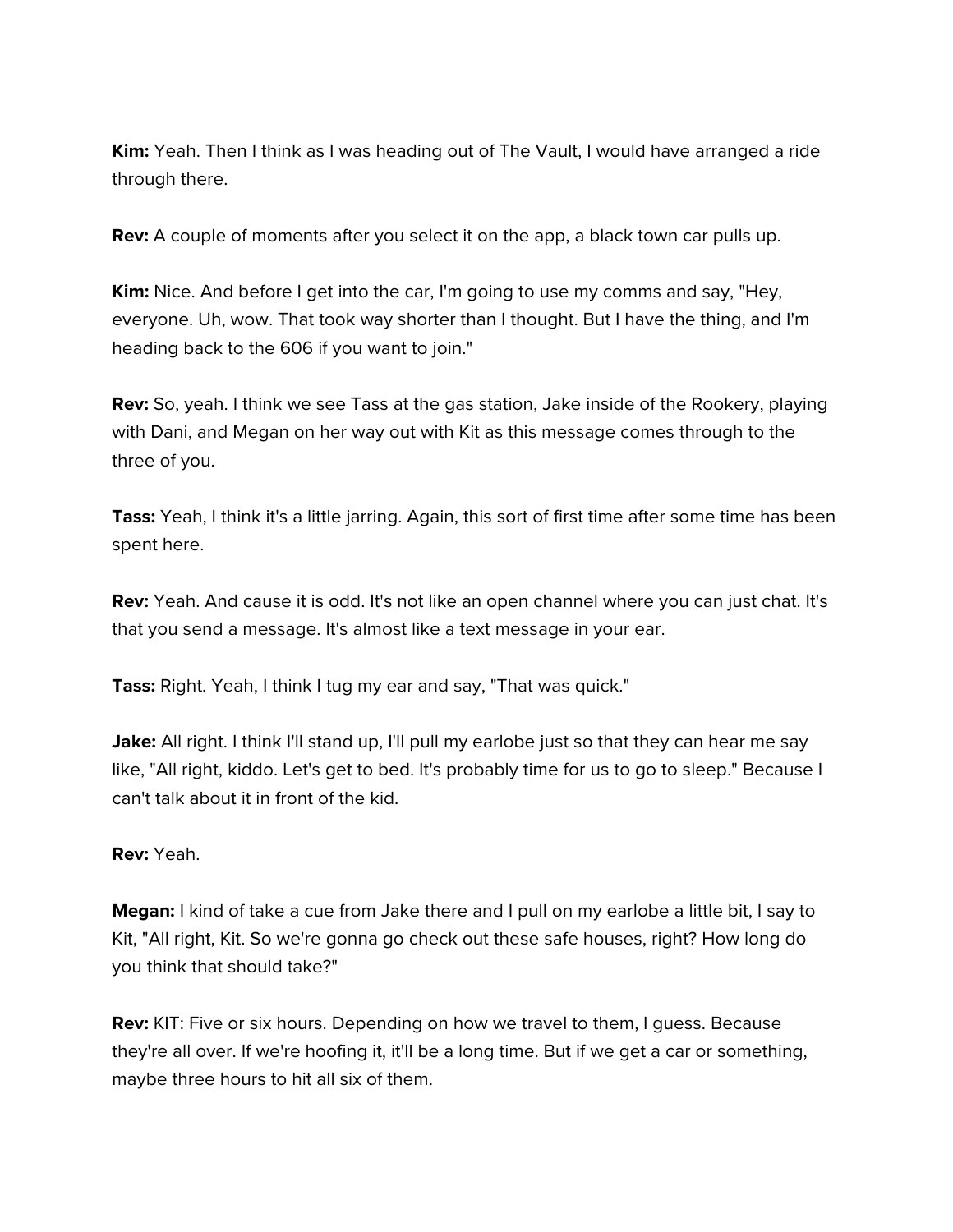**Megan:** "All right. Three to six hours. All right. Sounds good."

**Kim:** I tug on my earlobe as I'm getting into the backseat of the Ryder. "I've only got this for an hour, so I guess I'll see you all if I see you. But I'm heading there."

**Rev:** All right. So we jump to the 606. Who do we find at the 606 when Kim arrives?

**Tass:** I have a question about my The Devil Inside move. For the most part, a lot of it is about fighting and getting these bonuses and things in action when I take on that form. But one of them specifically is for movement. So I can fly or have a demonic motorcycle, or whatever. It's just however we wanna flavor that. If it's like a no pressure situation, is that something that I could activate whenever? Or is that still probably something I should roll every time?

**Rev:** No, I think that the travel move especially, you could just activate. There's no pressure here other than, you know, you've got an hour. But if you can fly, it doesn't really matter what traffic is like.

**Tass:** Sure.

**Rev:** What is your demonic mode of transportation?

**Tass:** Gosh, I think I'm still sad that the motorcycle that I had built got wasted immediately.

### **Rev:** Mmhmm.

**Tass:** I think it is a little form of that. It's still kind of a small, compact little thing, but it's super on fire.

**Rev:** OK.

**Megan:** Yes. I'm so proud of you, Tass. Thank you. Thank you for this. I just gotta find my moped and then we're gonna ... We're gonna cruise all over Chicago.

**Rev:** We're gonna run this town.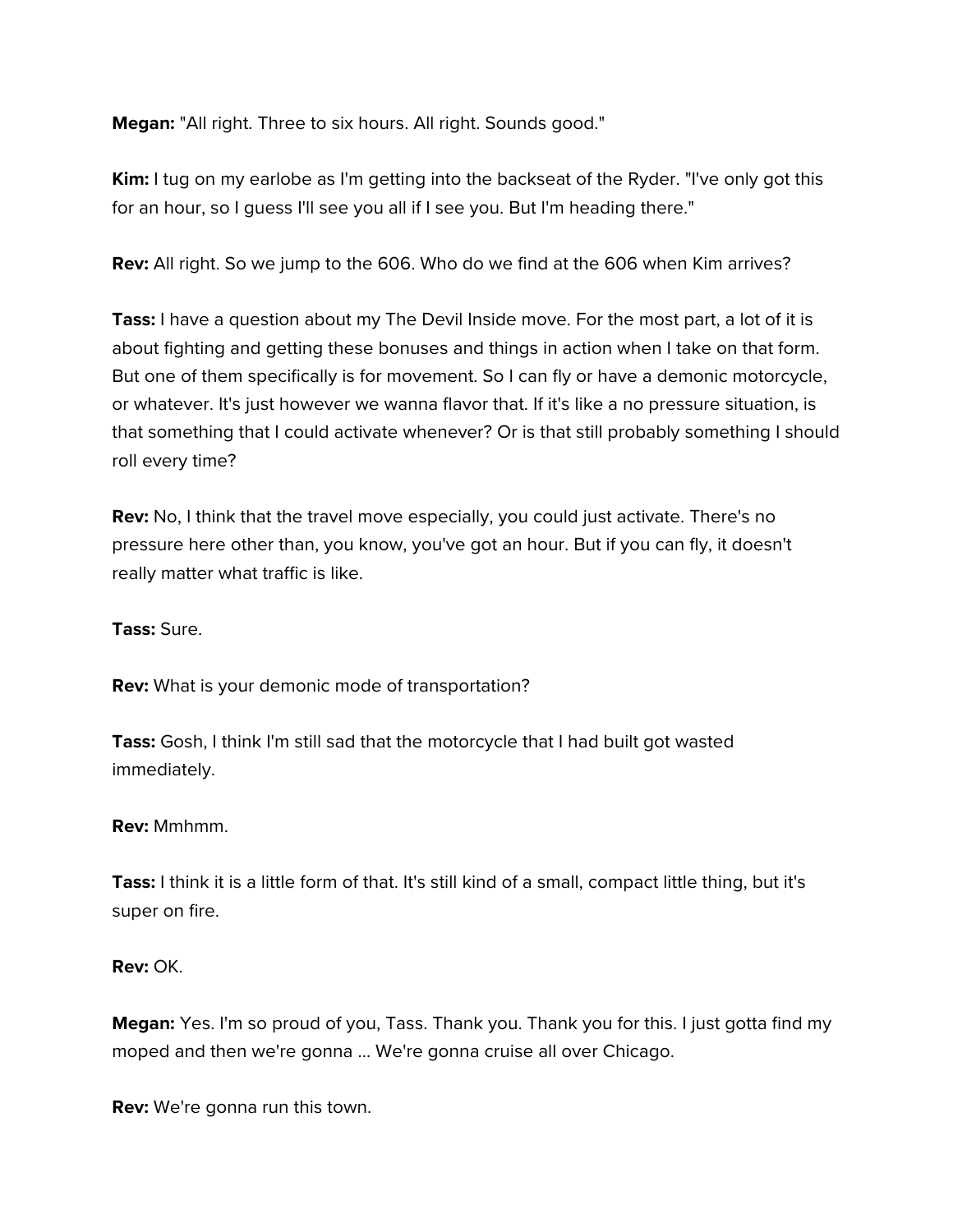**Tass:** Look, I've said it before. I would look ridiculous on a big ass motorcycle. I know. I know my limits, here. It's cool. So yeah, I think I would go, then. I think I'd finish the slushy with Damien and say, "I'll meet up."

**Rev:** Anybody else?

**Jake:** Yeah, I'm there.

**Megan:** Not me.

**Rev:** All right. So we find Jake and Tass and Grandpa Tincher and Kim, standing outside of the base at the 606. And I think because you're back so quickly, Grandpa Tincher takes a moment and just shrugs his shoulder and walks you over to the entrance, so you now know where it is.

#### **Kim:** Dope.

**Rev:** He taps his heel twice and hits it with his palm once, and it lowers the four of you down. And as it lowers down, he has his sleeve rolled up already, and he is punching some information into it.

**Rev:** JAMES FRANCIS TINCHER: So she just gave it to you?

**Kim:** "Yeah. I just asked for it. And she was very curious as to why I needed it. And I didn't say anything about it yet, but she reserves the right to ask me about it later."

**Rev:** JAMES FRANCIS TINCHER: Well, I hope they're all this easy.

**Kim:** "Yeah, I don't think so."

**Tass:** "Yeah, you had to say it. Come on."

**Rev:** JAMES FRANCIS TINCHER: What?

**Tass:** "It's ... Well, it's all downhill from here, baby."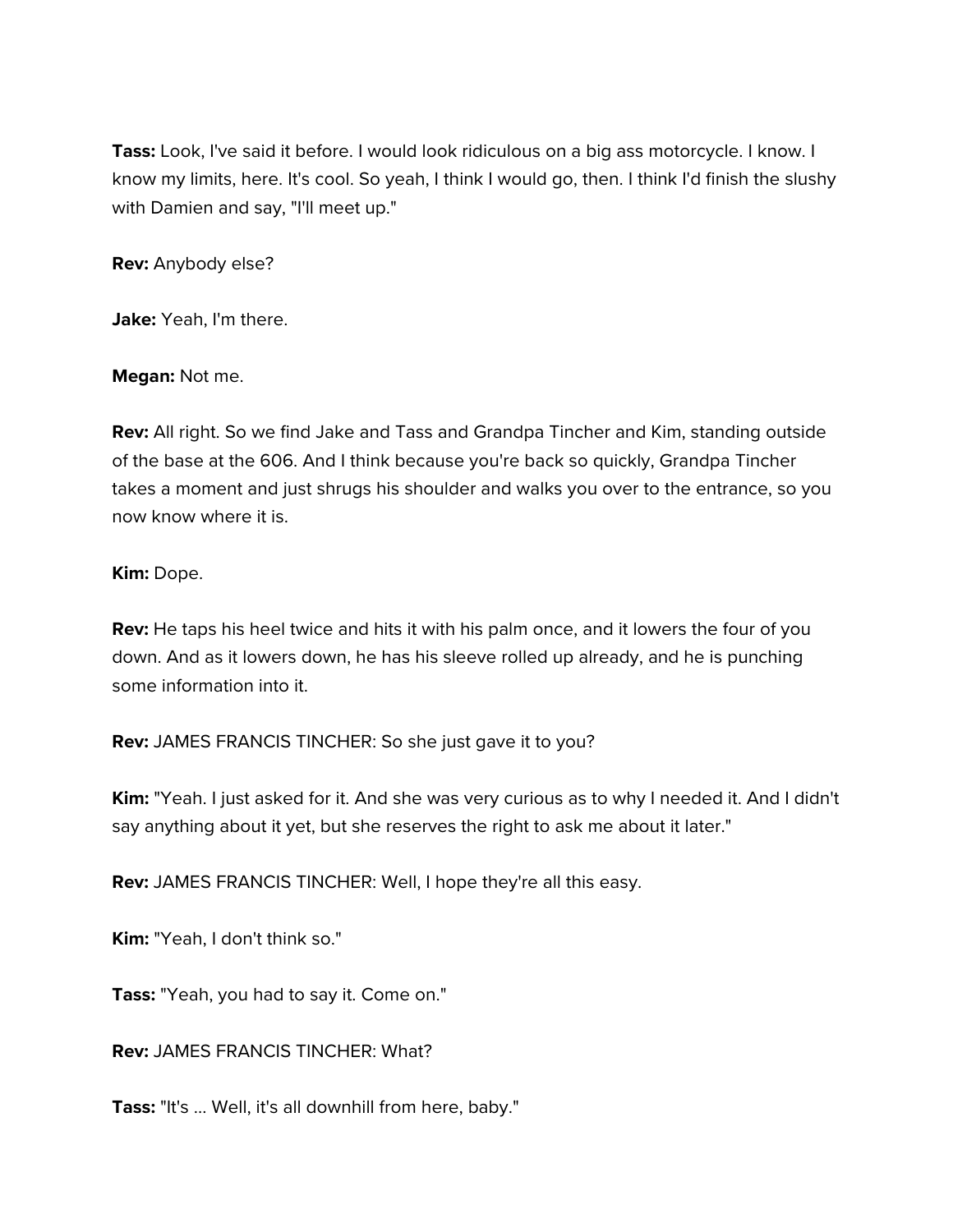**Rev:** JAMES FRANCIS TINCHER: You have to put positivity into the world.

**Tass:** "Yeah, you do. That's good. That's a good point. Here's my other thing: what the hell world has an egg this big in it?"

**Kim:** "Oh. Yeah. I don't know."

**Tass:** "Oh, god. I can't wait to find that out."

**Kim:** "I asked Strohm about it and she had no idea as to what might be inside of this."

**Tass:** "Cool. Cool, cool, cool."

**Rev:** JAMES FRANCIS TINCHER: Interesting.

**Rev:** And he kneels down and just presses his face against the glass, looking at it.

Jake: I pull him back a little bit.

**Rev:** JAMES FRANCIS TINCHER: Huh? What?

Jake: "It just seems like a bad idea to like ... This would be the moment when it hatched and it ate your face."

**Rev:** JAMES FRANCIS TINCHER: Oh.

**Jake:** "You know?"

**Rev:** JAMES FRANCIS TINCHER: I see.

**Kim:** "You don't have to actually touch the egg, do you? You just gotta ..."

**Rev:** JAMES FRANCIS TINCHER: We'll find out.

**Kim:** "OK."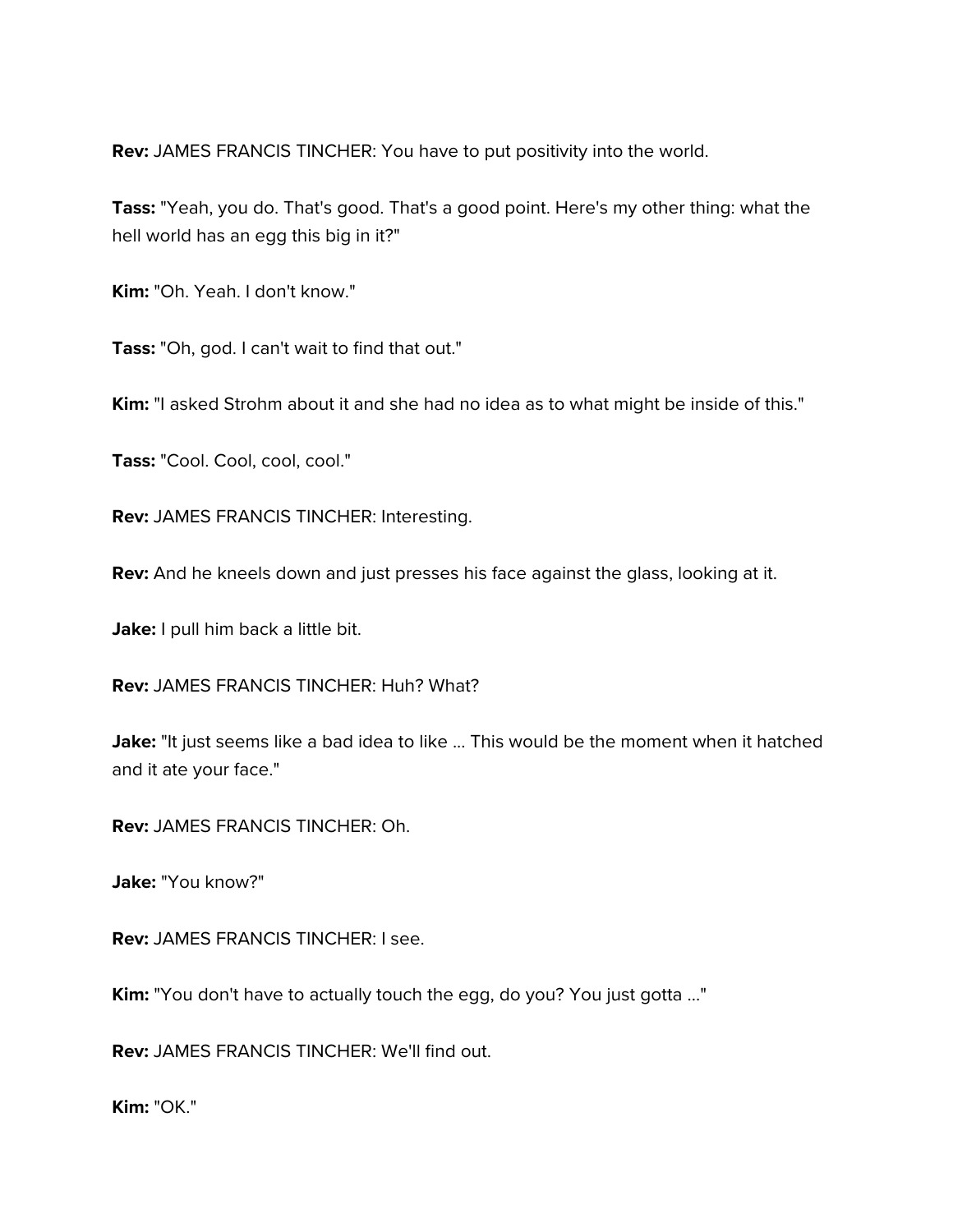**Rev:** JAMES FRANCIS TINCHER: Perhaps just touching the case that it's in, if the case came from the other world. We'll find out.

**Kim:** "OK."

**Rev:** JAMES FRANCIS TINCHER: May I?

**Kim:** "By all means."

**Rev:** And he steps off of the platform into his subterranean lair and holds this case to his chest. And he flips his wrist up, and watches the readout.

**Rev:** JAMES FRANCIS TINCHER: Uh ... Yes. Well, just give me a couple of moments. I think that this is probably going to be close enough. I think the case must have come from there, as well.

**Kim:** "Amazing."

**Jake:** I channel my magic. I just want to be prepared in case something goes wrong.

**Rev:** OK. Roll it.

Jake: Nine. So I hold 3, but I choose one from the list below: take -1 ongoing until I rest, suffer one harm, or mark corruption. Oh, man. I will take -1 ongoing until I rest.

**Rev:** OK. So a couple of moments pass, with James holding this to his chest and watching the readout on his wrist from the device that TJ had built. And then he looks up and he smiles.

**Rev:** JAMES FRANCIS TINCHER: I've got it.

**Kim:** "Really?"

**Rev:** JAMES FRANCIS TINCHER: Yes. One down.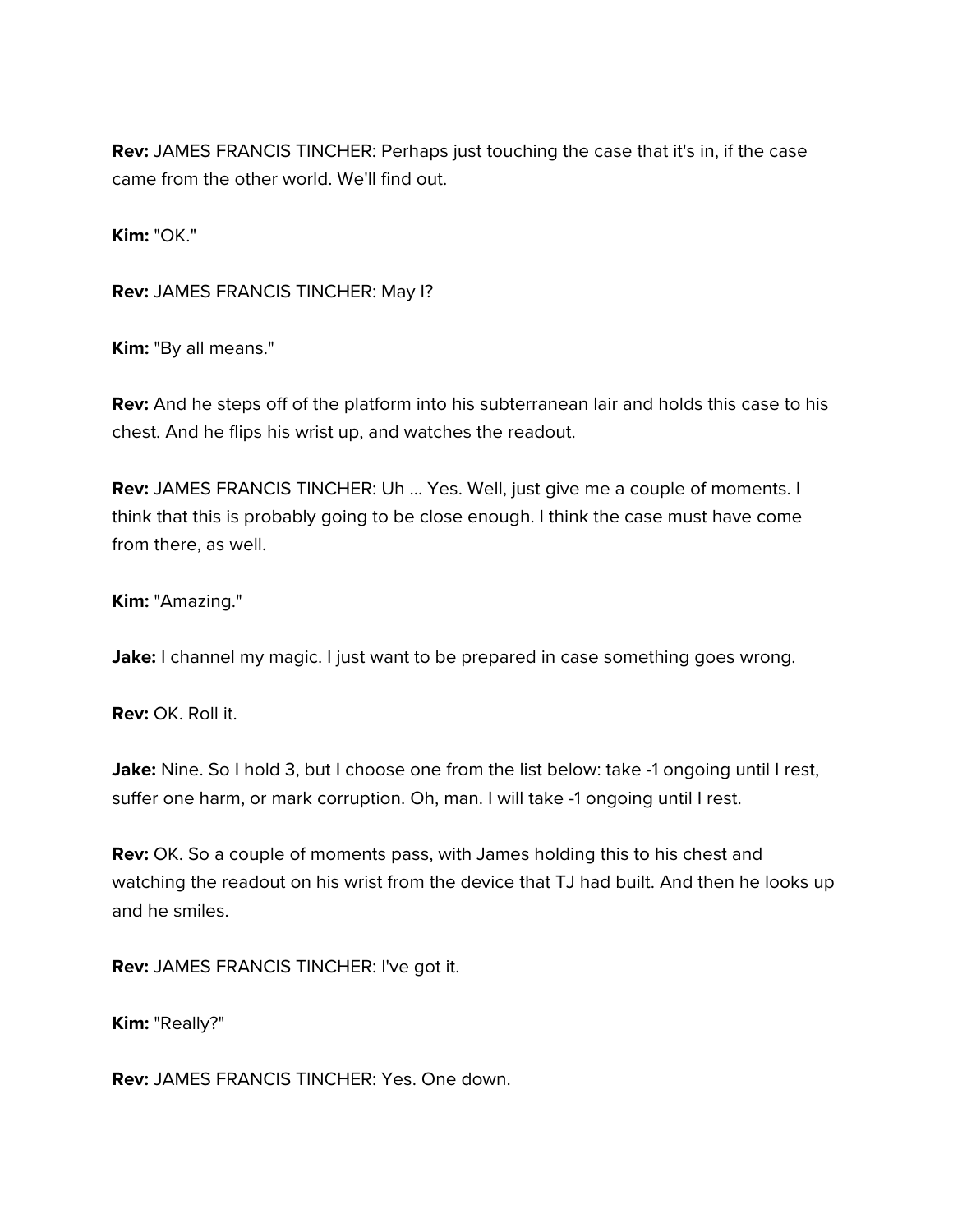**Tass:** "That's awesome."

**Jake:** "You don't know the dimension number already, right?"

**Rev:** JAMES FRANCIS TINCHER: Correct. No, I need — I need all three of them to triangulate it, but I've got the power reading off of this one, yes.

Jake: "All right. Very cool."

**Kim:** "Amazing. Thank you." And as I'm talking, I'm gathering the case back up so that I can hold on to it. "Oh, by the way, the leader of New Canterbury is some guy with a mercury tattoo."

**Tass:** "Mercury. Great. We never did find out whoever V was."

Jake: "Yeah. I wonder if this is still V or if, you know, generations have passed."

**Tass:** "Yeah, it could be Mercury XX for all we know."

**Jake:** "Mercury was an agent of -"

**Kim:** "Oh, I know. I've read your files."

**Jake:** "Oh, yeah. OK."

**Tass:** "Do you know who it is? Like ..."

**Kim:** "I don't have a name, but I have a physical description. A guy, mid 20s, blonde hair, green eyes. At least today he was wearing a blue vest and pants and a white shirt and a red tie."

Jake: "I guess the good news is you'll know him if you see him. Unfortunately, it seems like not much to like start a hunt off of, or anything."

**Kim:** "No, but now Strohm has a physical description, and usually she's pretty good at getting information."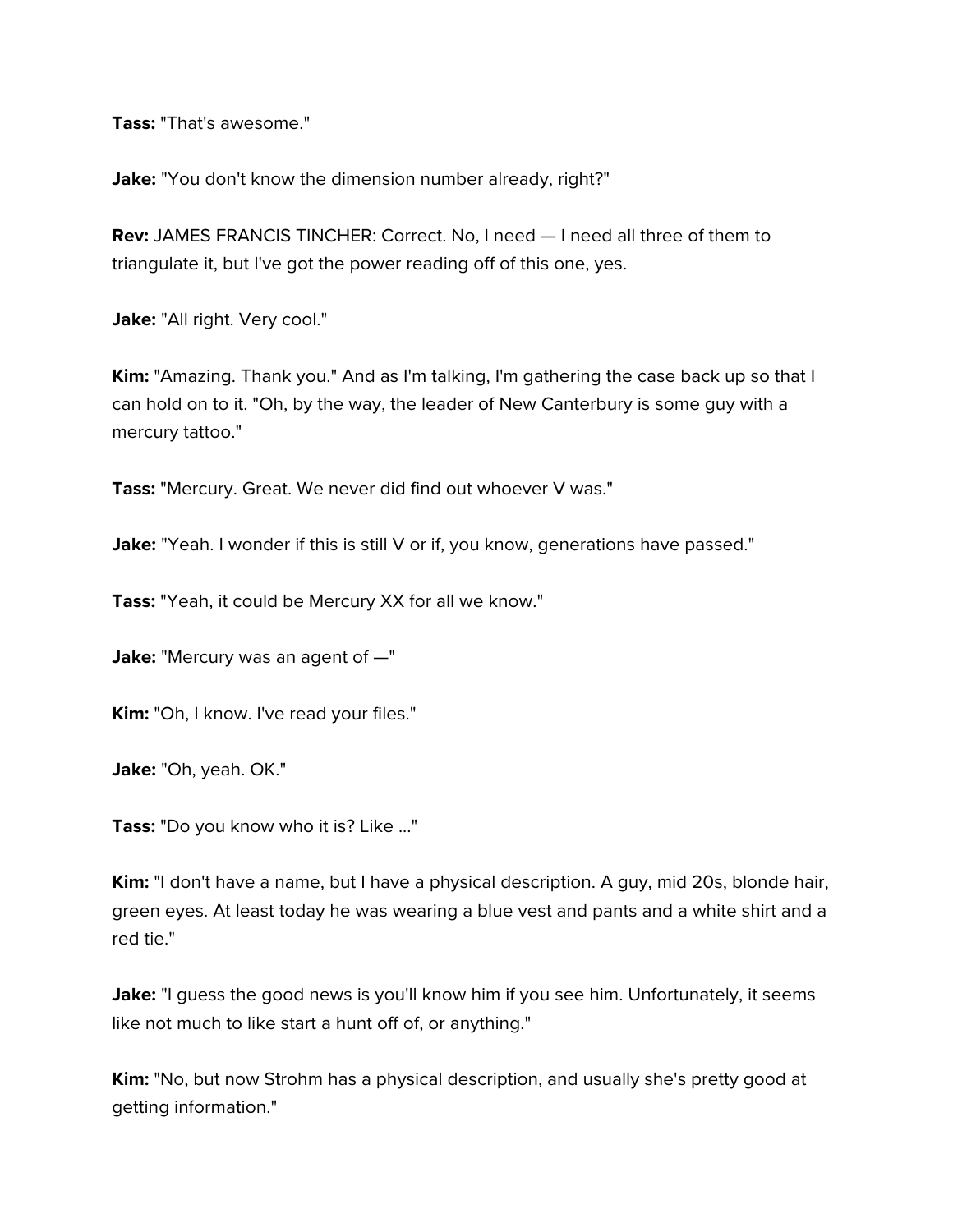**Tass:** "Yeah. OK, well, you said you don't have much time?"

**Kim:** "Uh, no. I need to get this back in ..." I check my phone. "About like 27 minutes."

**Jake:** "Just real quick, I've got an errand to run in the morning that I hope will curry some favor with my guy. And, you know, maybe get me a little bit closer to the Ley Line's artifact as well. So, making progress."

**Tass:** "Yeah, I'm pretty much just on 'chill until called' duty. So the longer we take, the more chance that I'm gonna have to prove myself by maybe merking somebody. So we'll see how that goes."

**Jake:** All right. I'll pull on my earlobe and recap what we've just said, the progress we've made.

**Megan:** At whatever point in the conversation I am with Kit, I just pull on my earlobe. "Cool. Cool, cool, cool."

**Rev:** So at this point on your faction sheets, you can all fill in the faction leader of New Canterbury is Mercury. And you can put a checkmark next to The House of Strohm, because you have collected the piece of information you need from The House of Strohm.

**Tass:** Awesome.

**Jake:** Huzzah!

**Megan:** We're doing great. We're doing great, guys. This is gonna be — this is gonna be a piece of cake.

Jake: We knock out two, three of these an episode? Like no problem.

**Rev:** No problem.

**Jake:** In and out of here.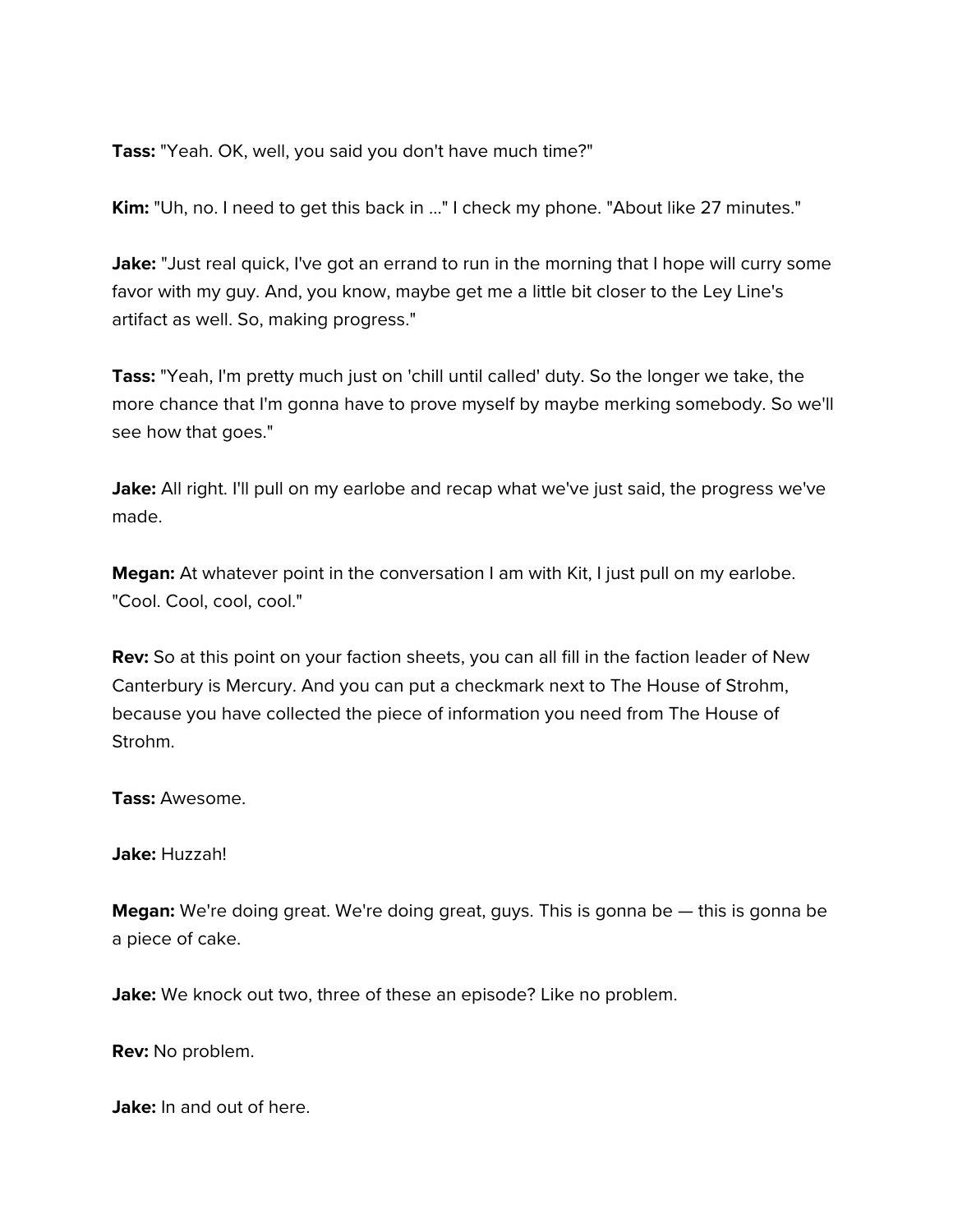**Megan:** Season Five starts next week.

**Rev:** So as Kim heads to the exit with the egg to take back to Strohm, Jake and Tass, what are you two up to?

**Jake:** I'm going to head back to the Rookery and crash. Set an early alarm.

**Rev:** OK.

**Tass:** Yeah, similar. I think I'm gonna head to the Archbishop's Residence and stay where they invited me.

**Rev:** So as the three of you split off to separate parts of the town, we are with Megan and Kit, checking out the safe houses. At this point, you've checked out two of them and you're on your way to the third. How are you and Kit getting from safe house to safe house?

**Megan:** I think we alternate between getting a ride share and walking.

**Rev:** And which are you doing right now?

**Megan:** We're walking.

**Rev:** So as the two of you are walking through the town, there's a lot of activity going on. The nightlife is pretty hoppin' here. In fact, it seems more crowded than it was during the day. How are you making your way through the city? Are you just trying to be as casual and nonchalant as possible? Are you sticking to darkness? How are you navigating through the town?

**Megan:** I think we're trying to blend in. So if the nightlife is a bit more excitable and everybody is like excited to be out and ready to do stuff, that's just kind of the vibe that we're putting out as well. I think we're kind of having a mix of catching up, everyday stuff, we're just like making up stories. And then a mix of like, let's actually talk about what we have going on — but in a way that's casual. So it doesn't ... It would only seem weird if you were overhearing and then registering what you were hearing.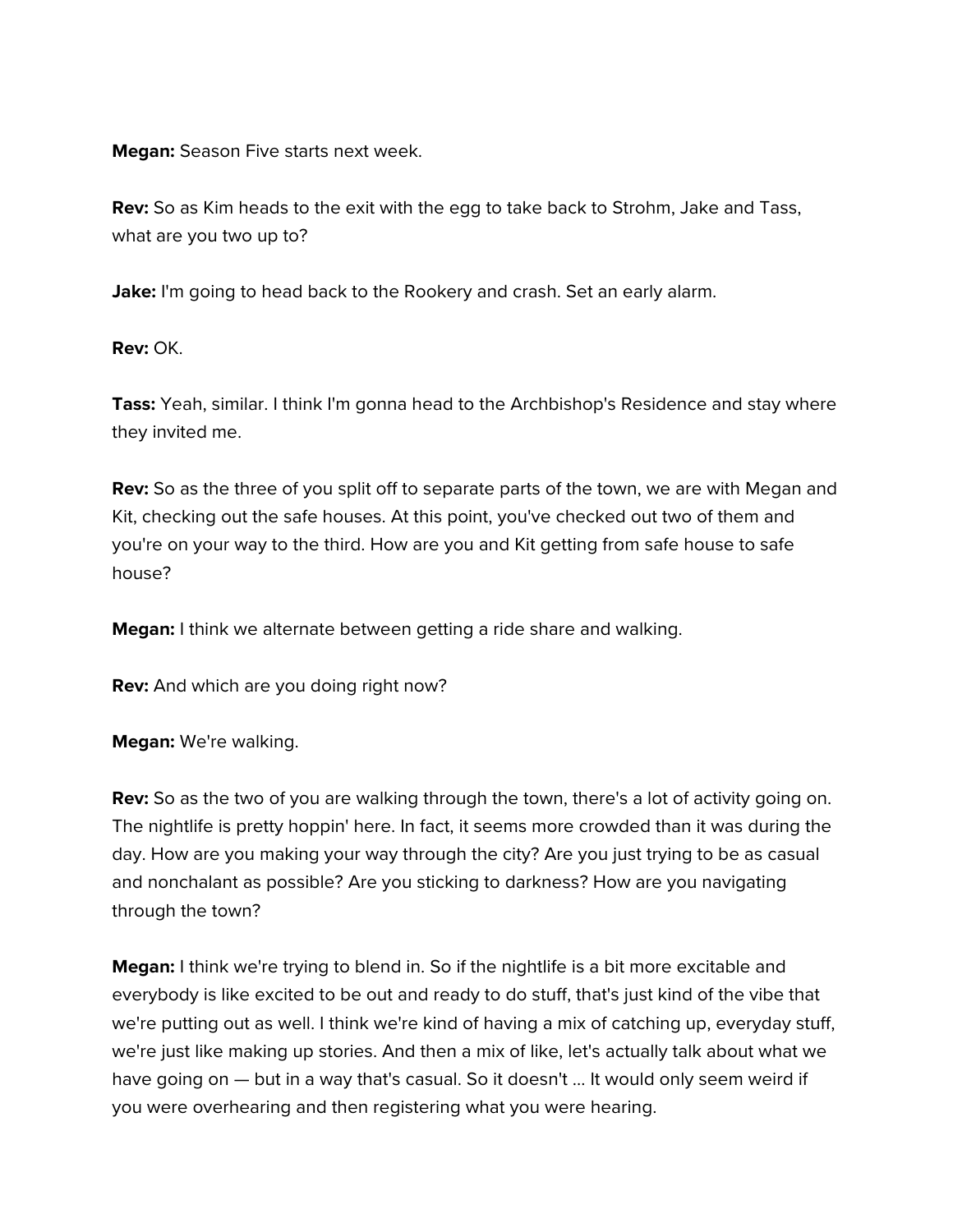**Rev:** OK. I think that Kit is talking to you about his experience while you were gone, and what it was like to suddenly be in the position of having to make some of these decisions. And the difference between like being in a safe house nightly, doing a patrol, and being in the training area, and just his shift of mindset that he had to have. And it seems like the two of you are close. He's joking with you. And as you pass by a food cart, he stops and grabs something for both of you and hands it to you.

**Megan:** "Oh, thanks." What is it?

**Rev:** Chicken.

**Megan:** Oh, I eat it. I eat it real quick. I'm so hungry.

**Rev:** [laughs]

**Megan:** That apple juice ... That apple juice got me thinking about eating something.

**Rev:** Yeah.

**Megan:** Yeah. I was ready for this chicken.

**Rev:** So as the two of you walk up to the third safe house, it's very quiet and there are no lights on inside.

**Megan:** "Seems pretty shut down."

**Rev:** KIT: Yeah.

**Megan:** "Is that unusual for this location? Or is this one set up to kind of seem unoccupied?"

**Rev:** KIT: No. All the safe houses should have light, at least in the second story window.

**Megan:** "You go left, I'll go right?"